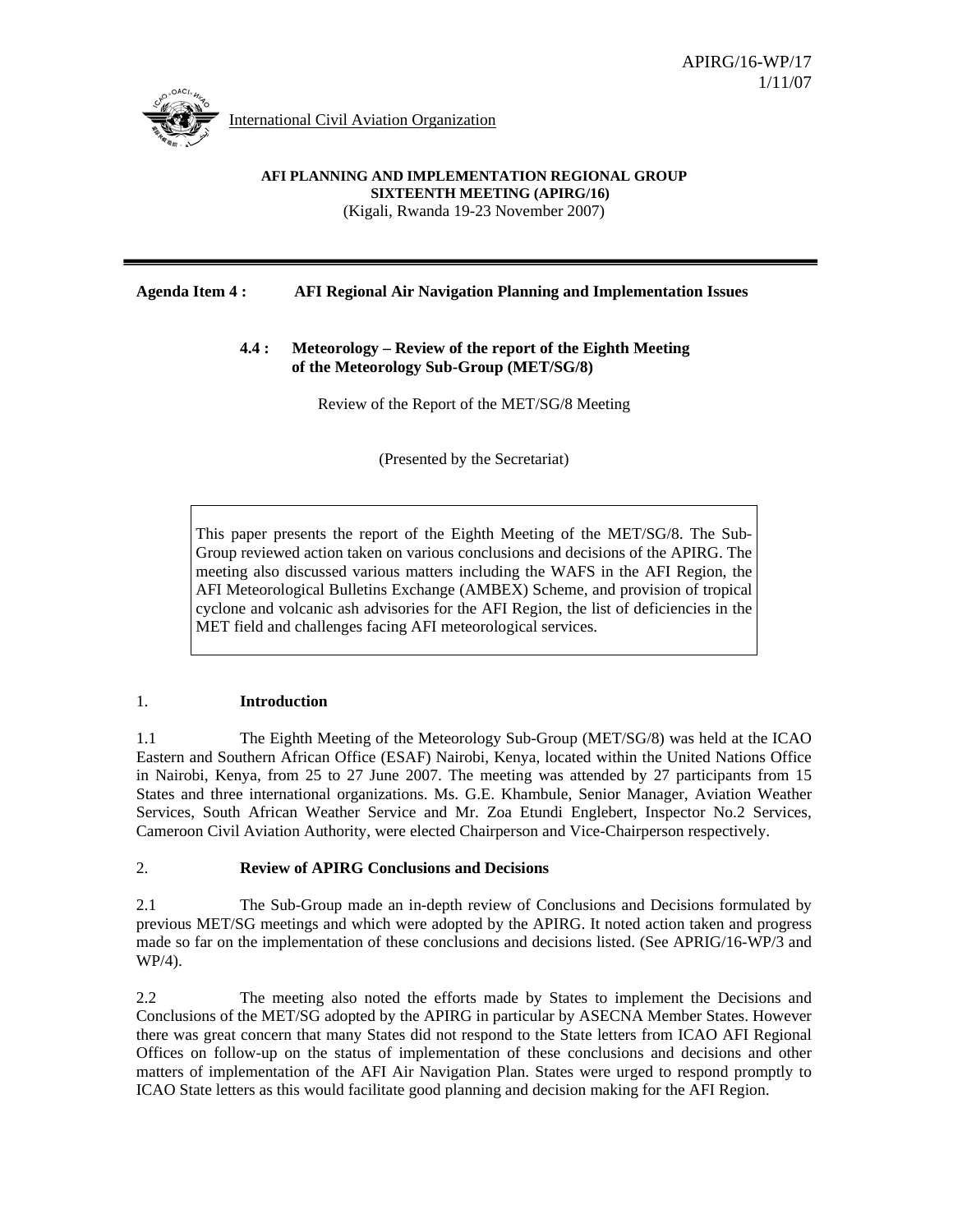## **Conclusion 16/…: Response by the States to ICAO Regional Offices State letters**

**That, States respond promptly to ICAO Regional Offices State letters soliciting information on the status of implementation of the relevant Decisions of the MET/SG and the MET related Conclusions and Decisions of APIRG and other implementation issues in the MET field.** 

## 3. **WAFS in the AFI Region**

3.1 Under this agenda item, the Sub-Group reviewed the implementation of the World Area Forecast System (WAFS) in the AFI Region on the basis of the reports from the WAFS Operations Group (WAFSOPSG) and the Satellite Distribution System (SADIS) Operations Group (SADISOPSG). The meeting also reviewed the detailed information provided by the World Area Forecast Centre (WAFC) London on the recent and forthcoming developments in the WAFS and SADIS.

3.2 In this regard, the meeting noted the draft amendment to WAFS regional procedures and to FASID Tables MET 5, MET 6 (**Appendix A**) and MET 7 in **Appendix B** to this paper and included the proposed Tables together with the regional procedures related to WAFS in the next amendment to AFI ANP/FASID.

3.3 Within the framework of the development of the WAFS, the Sub-Group noted the trial forecasts of icing, turbulence and convective clouds being generated routinely in GRIB2 code form at the WAFCs that should be evaluated by the users through a formal feedback mechanism. To encourage the appropriate use of these new forecasts in GRIB2 code form, it was considered desirable to convene regional training seminars.

## **Conclusion 16/…: Training seminar on the use of icing, turbulence and convective clouds forecasts in GRIB2 code form**

#### **That the WAFC London Provider State be invited, in coordination with ICAO and WMO, to provide training seminars on the use of icing, turbulence and convective clouds forecasts in GRIB2 code form, to AFI States;**

*Note. - It is suggested that a seminar be convened in 2009 to be conducted in French and that another seminar be organized in 2010 to be conducted in English.* 

3.4 The group agreed that the implementation of the SADIS second generation VSAT (SADIS 2G) should be included in the list of the status of implementation of SADIS in the amended FASID Table MET 7 accordingly as given in the **Appendix. B** to this working paper. In this regard, the MET/SG amended the FASID AFI MET 7 Table by formulating the following decision:

#### **Draft Decision 16/…: Indication of the type of VSAT in the FASID Tables MET 7: Implementation of SADIS in the AFI Region**

## **That, information related to the type of the VSAT station be included in the FASID Table MET 7 of the AFI plan as given in Appendix . XX to this report.**

3.5 The meeting was informed by ASECNA on the implementation of SADIS Second Generation VSATs (SADIS 2G) and SADIS FTP together with the SADIS workstation software in its 17 Member States by December 2007. The Sub-Group noted with satisfaction efforts made by ASECNA in the implementation of the WAFS in the AFI Region.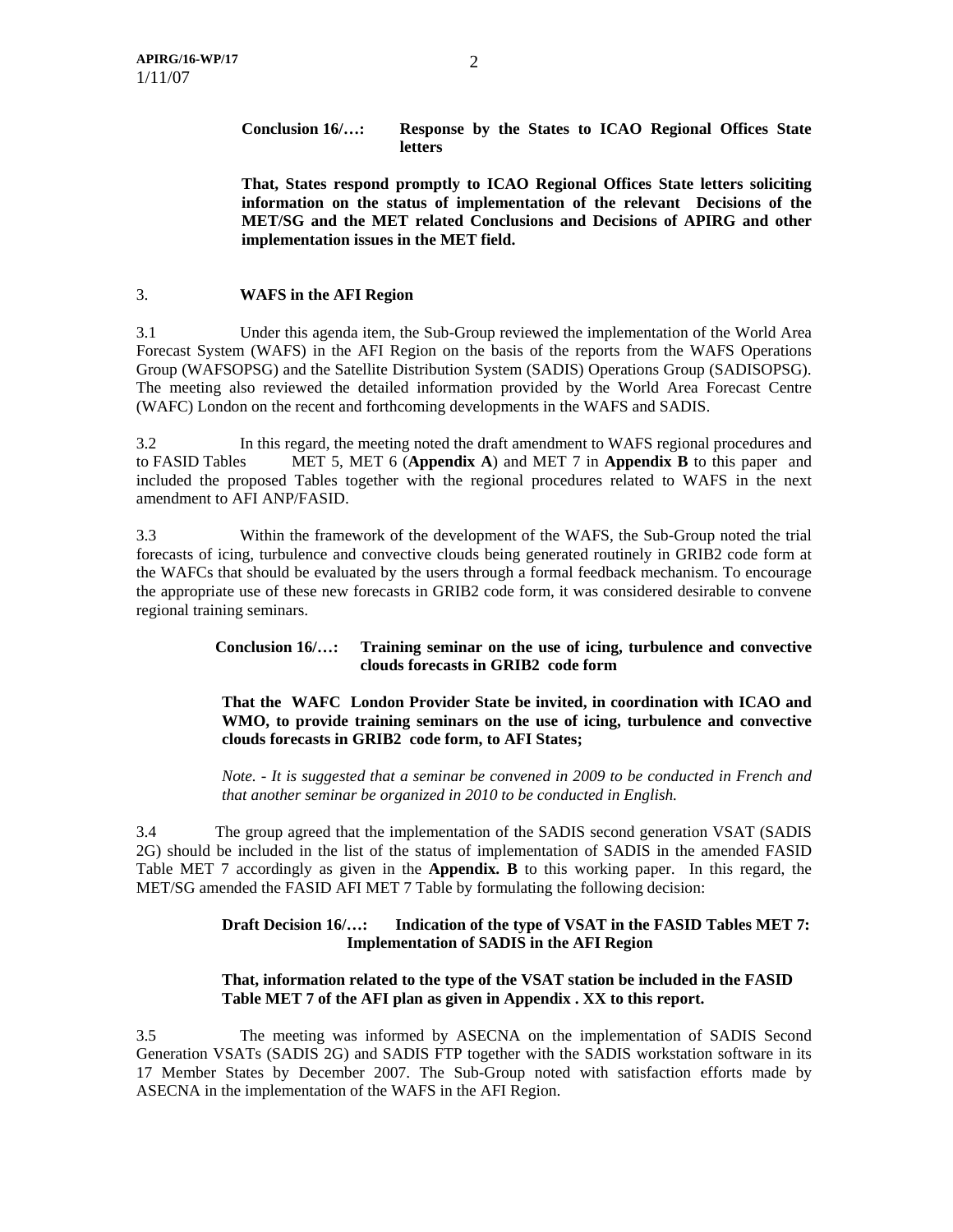3.6 The MET/SG noted that the SADIS FTP service was operationally launched in July 2005, which offers approved SADIS users with an alternative, high-quality internet based solution for receiving WAFS and OPMET data. The SADIS FTP service is an ICAO-approved distribution system and an integral part of the SADIS service, complementing, and providing backup for the SADIS 1G and 2G satellite services. To assist users intending to access this service, the meeting formulated the following conclusion:

#### **Conclusion 16/…: SADIS FTP Accounts**

**That approved SADIS users in the AFI Region who have internet capabilities and do not have an active SADIS FTP account write to the SADIS Provider State to have an access account.** 

3.7 To improve the availability on SADIS, of ASHTAMs and NOTAMs related to volcanic ash (VA), the MET/SG formulated the following conclusion:

#### **Conclusion 16/…: Availability on SADIS, of ASHTAM and NOTAM related to volcanic ash (VA)**

#### **That, in order to improve the availability on SADIS, of ASHTAMs and NOTAMs related to VA, the ICAO Regional Offices in the AFI Region remind States, of the requirement to transmit all ASHTAMs and NOTAMs related to VA to the AFTN address EGZZVANW.**

3.8 The meeting reviewed the SADIS Strategic Assessment Tables as given at **Appendix C**  with entries regarding the current and projected data volumes for the period 2007-2011. The meeting agreed on the proposed tables and formulated the following conclusion:

**Conclusion 16/…: SADIS Strategic Assessment Tables** 

**That, the AFI SADIS Strategic Assessment Tables, as given in Appendix . XX to this report, be adopted and forwarded to the SADISOPSG for planning the future SADIS bandwidth requirements.** 

#### **4. OPMET Information Exchange Management**

4.1 The meeting noted that the AMBEX scheme was introduced several years ago and has been operational ever since. The scheme is operating sufficiently well in certain AFI regions but telecommunications circuit performance and adherence by States to procedures is still a challenge in some areas. Initially, there were monitoring periods of data availability and quality. For several years now, there has been no regular monitoring. Other regions like EUR, ASIA/PAC and now MIDANPIRG have established OPMET information exchange management Groups. The Group agreed that there was merit to establish a similar Group in the AFI Region to ensure sustained availability of high quality OPMET information to users.

4.2 The meeting recalled that APIRG through Decision 12/66 and Conclusion 15/89, called for the establishment of OPMET databanks at Dakar, Senegal and Pretoria, South Africa. The databanks have been established and are operational. These OPMET databanks have the capacity to undertake systematic monitoring of the availability and regularity of OPMET data. The monitoring should be best conducted by the OPMET databanks. The AFI Region could benefit from monitoring procedures for the regular OPMET exchange (METAR and TAF) which have been developed in the EUR and ASIA/PAC Regions. These procedures include performance indicators (PIs) for compliance, availability and regularity of the scheduled, routine OPMET information (METAR (SA) and TAF (FT)).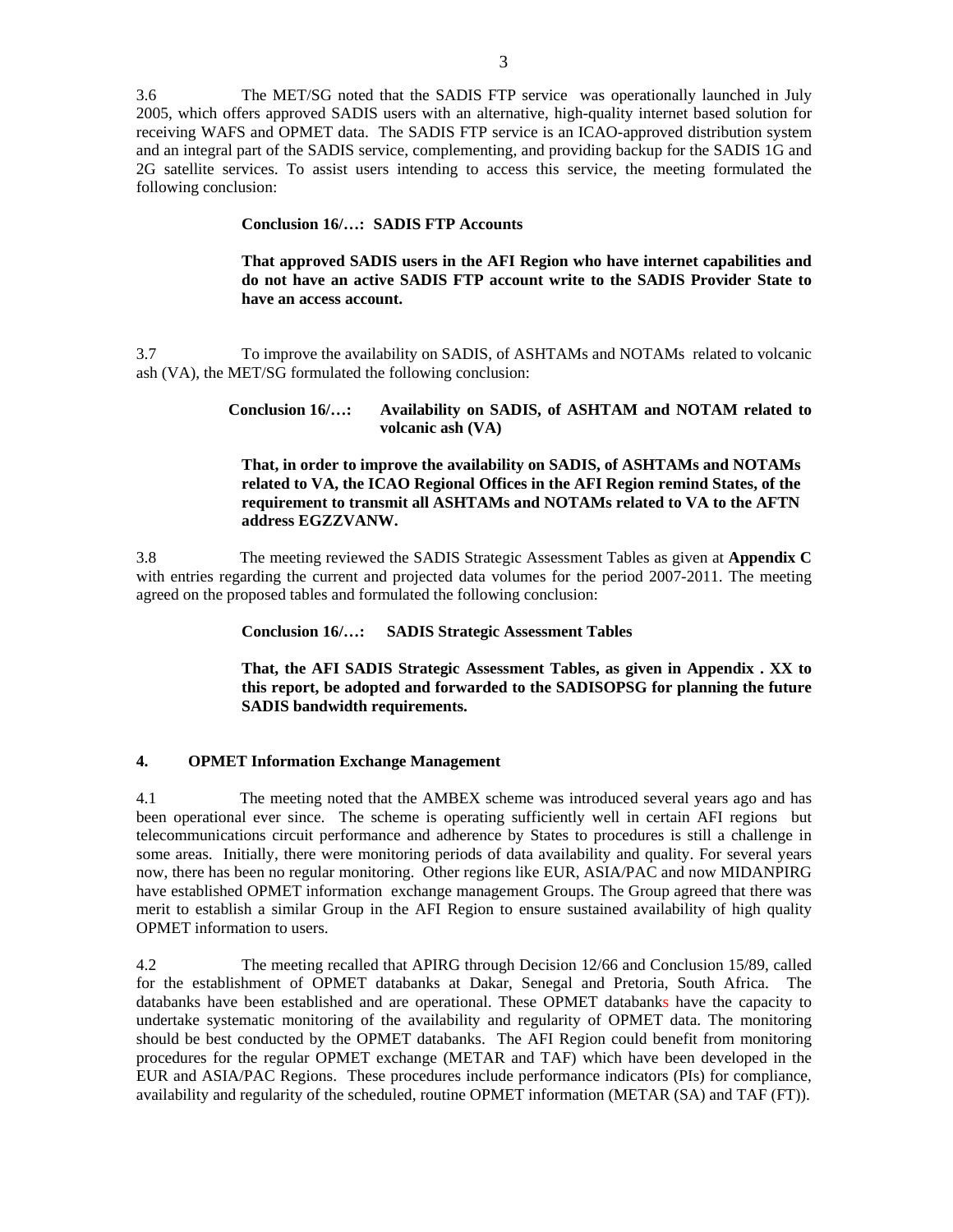4.3 With the aim of improving data availability and quality and to put in place objective monitoring procedures, the Sub-Group agreed to establish an AFI OPMET Management Task Force (AFI OPMET/M TF) with proposed terms of reference and work programme at **Appendix E**.

#### **Conclusion 16/…: AFI OPMET Management Task Force (AFI OPMET/M TF)**

#### **That, an AFI OPMET Management Task Force with the terms of reference at the Appendix . XX be established.**

4.4 The meeting agreed that since Regional OPMET Data Banks (RODBs) have been established it is important to reflect their role in the exchange of OPMET information in the AMBEX Handbook.

4.5 Equally important is the need to reflect how SIGMET information is exchanged in the region. It is recalled that SIGMET information is critical weather information for aircraft in flight and such it should be distributed to other ICAO regions and made available to Inter-regional OPMET Gateway (IROG), Toulouse, France.

4.6 The meeting agreed to amend the Handbook to reflect the responsibilities of the recently established RODBs and the SIGMET requirements. The Sub-group then formulated the following decision.

#### **Draft Decision 16/…: Inclusion of Regional OPMET Data Banks and SIGMET requirements in the AMBEX Handbook**

#### **That, the operations of the AFI Regional OPMET Data Banks and SIGMET requirements be reflected in the AMBEX Handbook as per the text at Appendix.XX .**

#### **5. Provision of tropical cyclones and volcanic ash advisories for the AFI Region**

5.1 The meeting discussed the issuance of volcanic ash advisories by Volcanic Ash Advisory Centre (VAAC), Toulouse and the SIGMETs to be issued by the associated meteorological watch offices (MWOs) and the need for routine volcanic ash tests. The Group recalled APIRG Conclusion 15/90 on the need to carry out such tests. The requirement for such tests is due to the fact that occurrence of volcanic ash events are irregular and operational personnel involved in procedures used in area control centers (ACCs), meteorological watch offices (MWOs), volcanic ash advisory centers (VAACs) may not be able to participate in real events for many years.

5.2 The meeting was informed that due to incomplete addresses to be used for the distribution of volcanic advisories in the AFI region and the addresses to be used by MWOs for the distribution of the related SIGMET, tests carried out in 2006 were not successful. The meeting felt that urgent action has to be taken to address the issue. The Group agreed that the ICAO Regional Offices in the AFI Region were better placed to undertake the task. The meeting emphasized the importance of training and urged that WMO in coordination with ICAO and VAAC Toulouse Provider State arrange for a training workshop on VA SIGMETs. The meeting then formulated the following conclusions:

## **Conclusion 16/…: Adoption of procedures for conducting SIGMET tests for the AFI Region**

**That:** 

**1) the ICAO Regional Offices in the AFI Region:**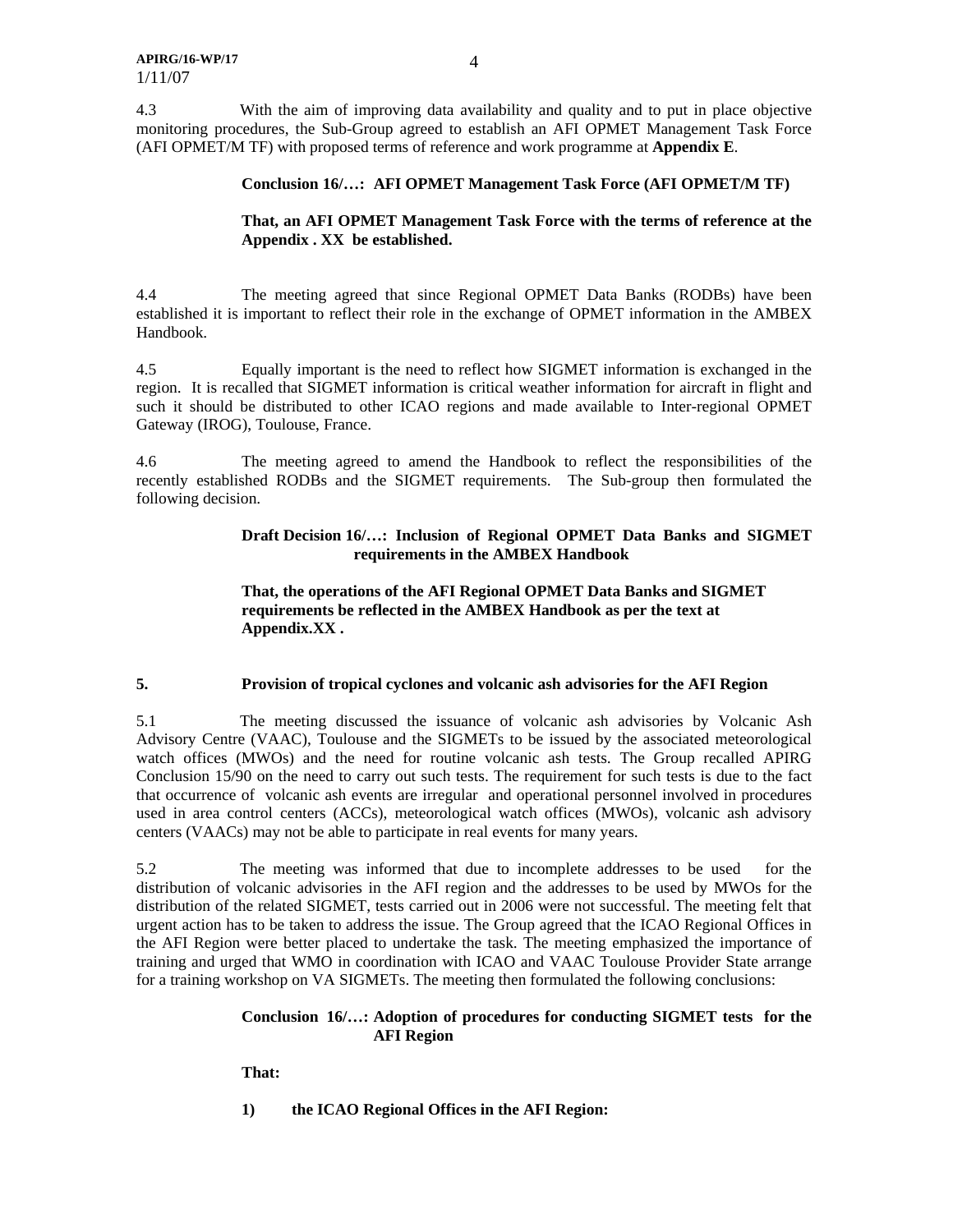- **a) assume the responsibility for the development of addressees related to the volcanic ash advisories (VAA) coming from the Volcanic Ash Advisory Centre (VAAC), Toulouse and intended for the AFI Region;**
- **b) make available to Inter-Regional OPMET Gateway (IROG), Toulouse ,WMO Headers that would facilitate the establishment of reception tests for volcanic ash advisories (VAA) within reasonable time limits;**
- **c) request those States maintaining meteorological watch offices (MWOs) in the AFI Region to implement WMO headings for volcanic ash SIGMET and transmitted by those MWOs and make them available to IROG Toulouse; and**
- **2) the procedures at the Appendix . XX be adopted for use in SIGMETs tests in the AFI Region after action had been completed on items a) to c).**

 **Conclusion 16/…: SIGMET Workshops** 

**That WMO in coordination with ICAO and VAAC Toulouse Provider State conduct two training workshops on SIGMET during 2008; one in English and another in French for the AFI Region.** 

*Note: The workshops would address all types of SIGMET, including those related to VA and TC.* 

## **6. Deficiencies in the MET field**

6.1 The meeting reviewed and updated the list of deficiencies based on the uniform methodology approved by Council for identification, assessing, tracking and reporting of deficiencies of air navigation systems. The review also took into account the remedial action from States concerned and inclusion of additional deficiencies identified since APIRG/15 meeting. The updated list of deficiencies in the meteorology field is presented in WP/25 under Agenda Item 5.

#### **7. New challenges facing AFI Meteorological Services**

7.1 The meeting recalled that the AFI Planning and Implementation Regional Group (APIRG) at its fourteenth meeting under Conclusions 14/37 and 14/38 called for the need to implement cost recovery for aeronautical meteorological by States including the conduct of seminars by WMO in coordination with ICAO. WMO in coordination with ICAO has conducted a series of seminars in cost recovery for aeronautical meteorological services since 1999 in English and French. The Sub-Group expressed its appreciation to the support provided by ICAO and WMO to participants at these seminars.

7.2 The Sub-Group further noted that ASECNA States have been implementing air navigation charges for aeronautical meteorology for several years. However, implementation in some States has been low, rendering the provision of aeronautical meteorological services unsustainable. One area where most aeronautical meteorological services faced impediment is on the legal aspects of undertaking cost recovery without an appropriate legal instrument establishing the aeronautical meteorology entity or cost recovery. The meeting agreed that the situation is far from satisfactory. Following the discussions the Sub-Group then formulated the following conclusion.

**Conclusion 16/…: Legal framework for Aeronautical Meteorological Services**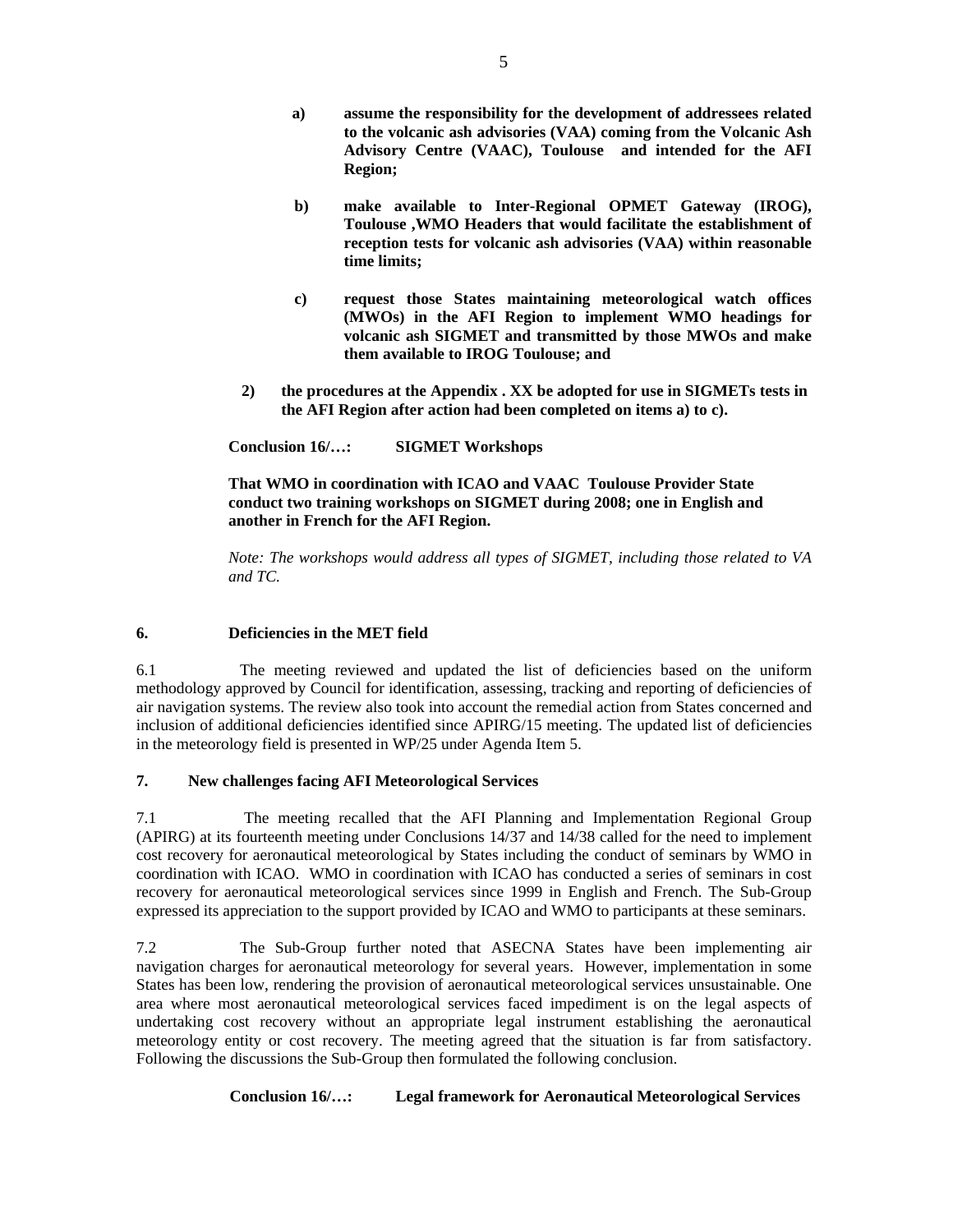#### **That States in implementing cost recovery for aeronautical meteorological services in accordance with APIRG Conclusions 14/37 and 14/38 put in place a national legal framework for aeronautical meteorological services which include cost recovery arrangements.**

7.3 The Sub-group recalled that quality assurance-related standards and recommended practices were first introduced in ICAO Annex 15, to the Convention on International Civil Aviation *Aeronautical Information Services* which became applicable on 6 November 1997. Amendment 72 to ICAO Annex 3 to the Chicago Convention – *Meteorological Service for International Air Navigation* became applicable on 1 November 2001. It introduced Recommended Practices concerning quality control and management of meteorological information supplied to users and in the training of meteorological personnel. The provisions recommend conformity with the ISO 9000 series of quality assurance standards. While the ISO 9000 series of quality assurance standards provides a basic framework for the development of a quality assurance programme, the details of such programme have to be formulated by each contracting State.

7.4 The meeting took note of the action taken by APIRG at its fourteenth meeting (APIRG/14) under conclusion 14/40 cognizance of the new requirements of Annex 3, requested the States in the AFI Region to give priority to the implementation of quality management systems (ISO 9000 series of standards).

7.5 The Sub-Group also noted with appreciation that WMO in collaboration with ICAO conducted a Special Implementation Project (SIP) workshop on quality management for aeronautical meteorological services in Nairobi in May 2006 in English. The workshop was well attended. The Sub-Group discussed the recommendations of the workshop and agreed that they will assist the States in their efforts to introduce quality management systems. The WMO representative made a presentation on the subject and it was appreciated by the participants. The Sub-Group then formulated the following conclusion.

#### **Conclusion 16/…: Support to States to implement quality management systems (QMS)**

**That WMO in coordination with ICAO continue to assist States in implementing QMS in the form of:** 

- **1) Seminars on QMS for the Chief Executives of Meteorological Authorities (CEOs) as a priority and request them (CEOs) to report on status of implementation on QMS in their services on a regular basis;**
- **2) Support for more detailed training for personnel who would act as a core group in the region (training of trainers);**
- **3) Attachments of staff from the region to States that have already adopted QMS through VCP or otherwise; and**
- **4) Financial resources for engaging consultancy services during the initial stages of implementation.**

#### **8. Review of Regional Meteorological Procedures in AFI ANP/FASID**

8.1 A review of AFI ANP/FASID regional procedures was made as result of Amendment 74 to Annex 3 and the changes introduced by the third meeting of the World Area Forecast Operations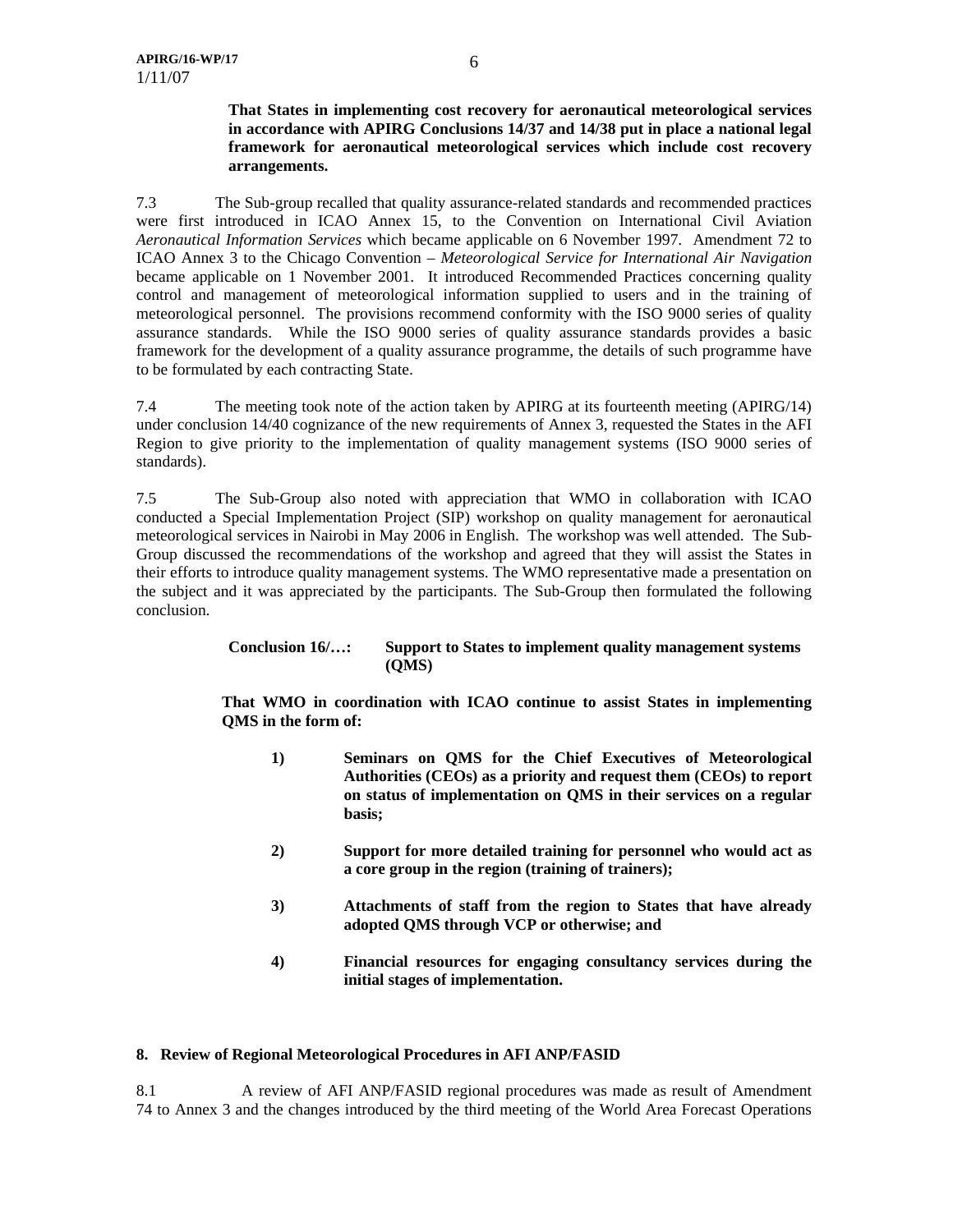Group (WAFSOPSG/3) and the third meeting of the International Airways Volcano Watch Operations Group (IAVWOPSG/3). The Group endorsed all the amendments for implementation except for the introduction of the 30-hour TAF which the meeting felt would require an assessment on whether all aerodromes would be affected or a selected few. The Sub-Group agreed that input from IATA would be required. IATA was not able to attend the meeting. The Sub-Group agreed to form an Ad Hoc Working Group which worked by correspondence to address the issue and reported on their assessment on 30 September, 2007. The Secretariat then documented the results for APIRG/16. The Sub-Group then formulated the following conclusion and decision.

#### **Conclusion 16/…: Regional Meteorological Procedures**

#### **That the Regional Meteorological Procedures given at Appendix . XX to the report replace the existing regional procedures of the AFI ANP/FASID (Doc 7474).**

8.2 On the basis of the assessment of the Ad Hoc Working Group the following decision is formulated:

#### **Draft Decision 16/…: Introduction of 30-hours TAF in the AFI Region**

#### **That International aerodromes in the AFI Region currently issuing 24-hour TAF, should issue 30-hour TAF from 5 November 2008.**

8.3 The meeting recalled that the SADISOPSG had formulated conclusion 11/9 calling for the secretariat to consider developing a database-oriented version of global FASID Table MET 1A. The database is considered necessary in order to maintain the currency of the database-oriented Annex 1 to the *SADIS User Guide* which contained the requirements for TAF and which should be, by definition, be consistent with all FASID Table MET 1A. The Sub-Group agreed that in order to avoid redundancy and possible misleading information, it is proposed that FASID Table MET 1A should be replaced by simple link (i.e. a URL address) to global database under the heading FASID Table MET 1A. The meeting was also informed that in the long term this would be applicable to all regional ANPs. The Regional Offices will update the table on annual basis and in consultation with States users (IATA, IFALPA) and the MET/SG as appropriate.

8.4 The meeting also agreed that in order to simplify FASID Table MET 1A, column 6 ("area of coverage of charts") and column 7 ("AFTN routing areas"), should be deleted since they do not reflect a RAN Agreement. The Group then developed the following conclusion.

 **Conclusion 16/…: Review and updating of FASID Table MET 1A** 

#### **That:**

- **a) FASID Table MET 1A be replaced by single link (i.e. a URL address) to the global database to be developed by the Secretariat in line with SADISOPSG Conclusion 11/9; and**
- **b) Columns 6 and 7 in FASID Table MET 1A (the database to be re-named "Forecasts (TAF and TREND) to be issued for international aerodromes") be deleted.**

8.5 The Sub-Group discussed the usefulness of FASID Table MET 2B SIGMET requirements and these are not listed in Annex 1 to the SADIS User Guide. However, in accordance with Annex 3, Appendix 6, 1.2.2 SIGMET was required to be disseminated to meteorological watch offices (MWOs) and to the SADIS uplink station. The meeting agreed that if fully implemented, it could be postulated that all States receive the global set of SIGMET. The RAN agreement called for by Appendix 6, 1.2.2 is reflected in: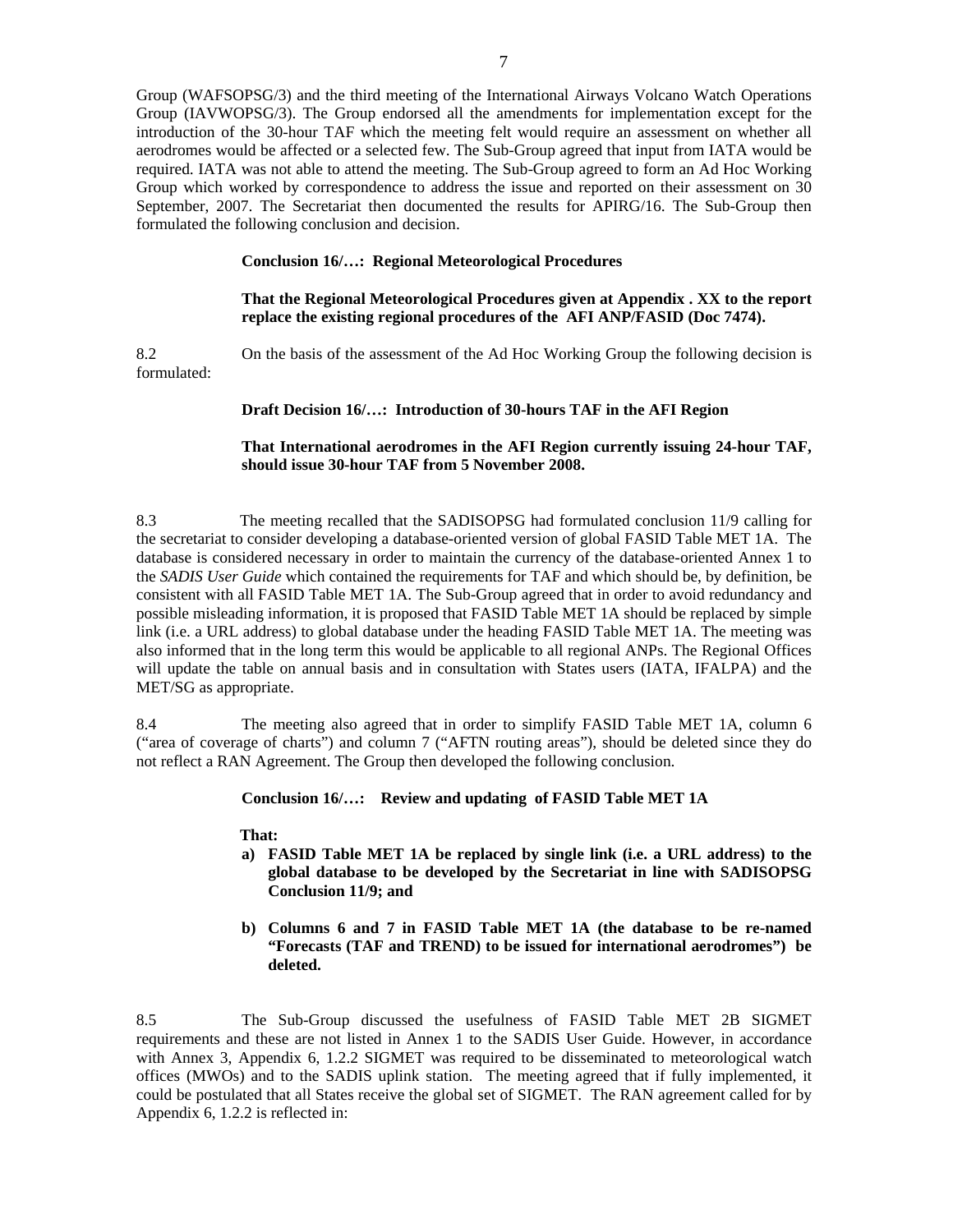- a) the Basic Operational Requirements and Planning Criteria (BORPC) covering the needs by ATS Units and;
- b) the Regional MET provision calling for each MWO to arrange for the transmission to all aerodrome meteorological offices with its associated FIR of its own SIGMET and relevant SIGMET messages for other FIRs, as required for briefing and, where appropriate, for flight documentation.

8.6 Under the circumstances it was agreed that if the above are retained in the ICAO ANP for the AFI Region, there is no requirement for FASID Table MET 2B and should be deleted. The Sub-Group then formulated the following conclusion.

**Conclusion 16/…: Deletion of FASID Table MET 2B** 

**That FASID Table MET 2B be deleted from the ICAO AFI FASID since the requirements for SIGMET are covered in the ANP Basic (BORPC and regional meteorological procedures).** 

## **9. Terms of reference, Work programme and composition of the MET/SG**

9.1 The meeting noted that the work programme has been subject to revision and consolidation in accordance with the ICAO Business Plan and to better reflect the work that is being undertaken by the MET/SG, and reviewed the terms of Reference, the Work Programme and composition of the MET/SG as given at **Appendix H** accordingly. The meeting then endorsed the changes proposed and formulate the following decision:

**Decision 16/…: Future work programme of the MET/SG** 

#### **That, the work programme of the MET/SG be updated as shown in Appendix XX to this report.**

#### **10. Any other business**

10.1 The WMO Representative Mr. Sillayo informed the Meeting that the Fifteenth Congress when discussing regional issues on aeronautical meteorology advocated for the establishment of regional groups under the WMO who would collaborate and cooperate with ICAO Planning and Implementation Regional Groups (PIRGs). The Sub-Group welcomed this development and agreed that it would be beneficial for the development of aeronautical meteorology in the region. The Group then formulated the following decision:

## **Decision 16/…: Coordination between WMO Regional Association 1 (Africa) and APRIG on Aeronautical Meteorology**

That, the Chairperson of the Meteorology Sub-Group liaise with the WMO Rapporteur for Aeronautical Meteorology Programme for Regional Association1(Africa) on matters of common interest when required.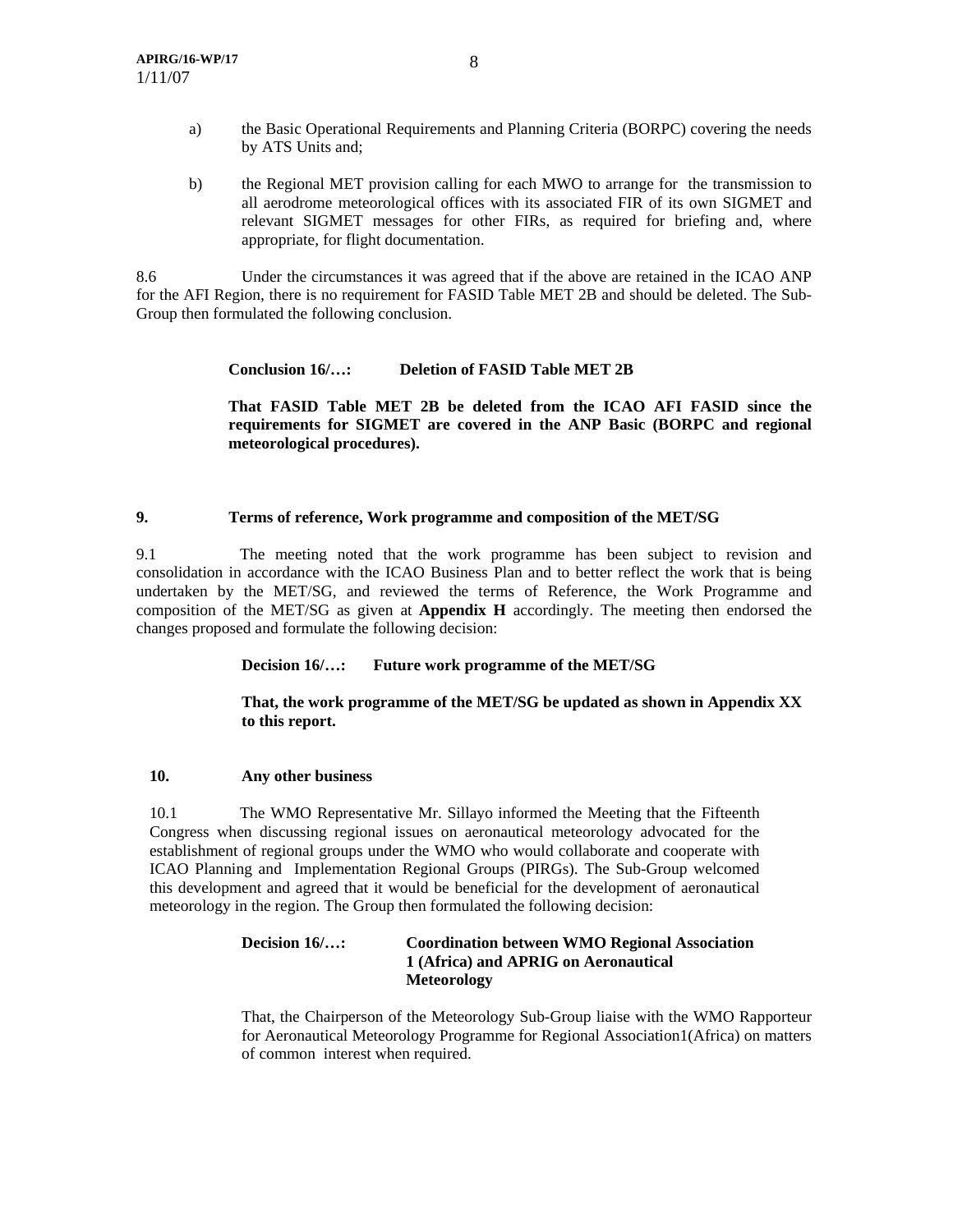## **11. ACTION BY APIRG**

# **11.1** The meeting is invited to:<br>a) note the information

- **a) note the information in this paper; and**
- **b) decide on the draft decisions and conclusions proposed for the group's consideration.**

------------------------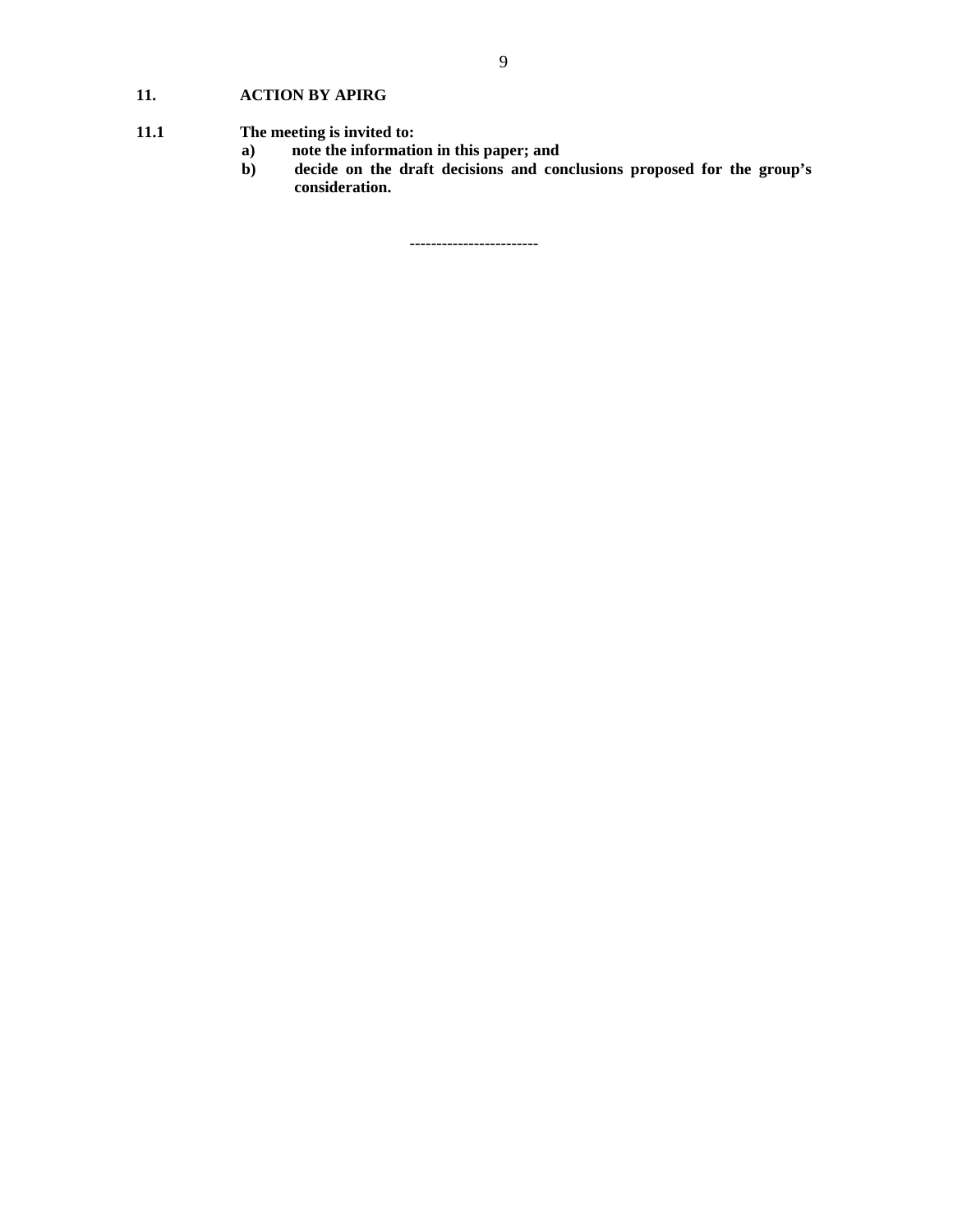#### **Appendix A-1**

#### **FASID TABLE MET 5 — REQUIREMENTS FOR WAFS PRODUCTS**

#### *EXPLANATION OF THE TABLE*

#### *Column*

1. WAFS products required by the AFI States, to be provided by WAFC [London, Washington].

2. Area of coverage required for the WAFS forecasts, to be provided by WAFC London.

| <b>FORECAST REQUIRED</b>                                                                                         | <b>AREAS REQUIRED</b>                      |
|------------------------------------------------------------------------------------------------------------------|--------------------------------------------|
|                                                                                                                  |                                            |
| <b>SWH CHART (FL 250 - 630)</b>                                                                                  | $[A, B, B1, C, D, E, F, G, H, I, J, K, M]$ |
| <b>SWM/SWH CHART (FL</b><br><b>150)</b><br>1ΩΩ<br><del>re ivo</del><br>rJV.                                      | <b>[NIL or ASIA SOUTH, EUR, MID, NAT]</b>  |
| SWH forecasts (FL 250-630) in the BUFR code form                                                                 | <b>GLOBAL</b>                              |
| SWM forecasts (FL 100-250) in the BUFR code form                                                                 | [NIL or ASIA SOUTH, EUR, MID, NAT]         |
| Forecasts of upper-air wind, temperature and humidity,<br>and of altitude of flight levels in the GRIB code form | <b>GLOBAL</b>                              |

*Note 1.— Combined SWM/SWH charts forecasts are provided for limited geographical areas as determined by regional air navigation agreement. The chart covers the SWH range only up to FL 450*

*Note 2.— .WAFCs will continue to issue forecasts of SIGWX in PNG chart form until 30 November 2006. for back-up purposes for fixed areas of coverage as specified in Annex 3*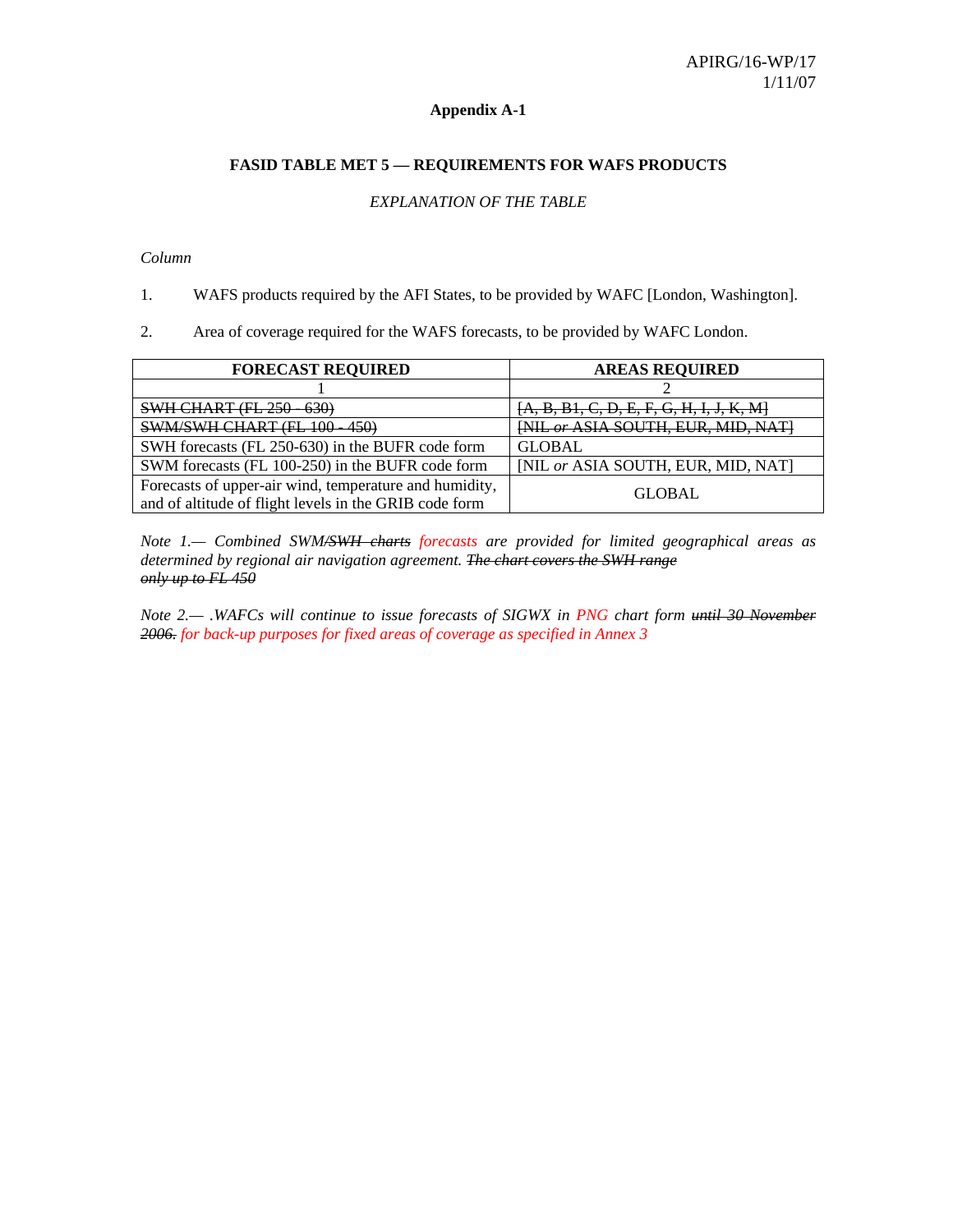## **APPENDIX A-2**

## **FASID TABLE MET 6 — RESPONSIBILITIES OF THE WORLD AREA FORECAST CENTRES**

## *EXPLANATION OF THE TABLE*

#### *Column*

- 1 Name of the world area forecast centre (WAFC).
- 2 Area of coverage of significant weather (SIGWX) forecasts in the BUFR code form prepared or relayed by the WAFC in Column 1.
- 3 Area of coverage of the SIGWX forecasts in chart form prepared or relayed by the WAFC in Column 1.
- 4 Area of coverage of upper-air wind, temperature, altitude of flight levels and humidity forecasts in the GRIB code form issued by the WAFC in Column 1.

|             | Areas of coverage of                                                               |                                                                                                                   |                       |  |  |
|-------------|------------------------------------------------------------------------------------|-------------------------------------------------------------------------------------------------------------------|-----------------------|--|--|
| <b>WAFC</b> | <b>SIGWX</b> forecasts                                                             | Forecasts of upper-air wind,<br>temperature and humidity, and<br>of altitude of flight levels                     |                       |  |  |
|             | In the BUFR code form                                                              | In chart form                                                                                                     | In the GRIB code form |  |  |
|             |                                                                                    | $\mathbf{3}$                                                                                                      |                       |  |  |
| London      | SWH (FL 250 - 630):<br>global<br>SWM (FL 100 - 250):<br>ASIA SOUTH, EUR<br>and MID | $SWH (FL 250 - 630)$ :<br>$B, C, D, E, G, H$ and $K$<br>SWM/SWH (FL100-450):<br><b>ASIA SOUTH, EUR</b><br>and MID | Global                |  |  |
| Washington  | SWH (FL 250 - 630):<br>global<br>SWM (FL 100-250):<br><b>NAT</b>                   | SWH: (FL 250 - 630)<br>$A, B1, F, H, J, I$ and M<br>SWM/SWH (FL100 450):<br><b>NAT</b>                            | global                |  |  |

*Note. — WAFCs continue to issue forecasts of SIGWX in PNG chart form until 30 November 2006. for back-up purposes for fixed areas of coverage as specified in Annex 3* 

*Editorial Note.—* Delete FASID Charts MET 4, 5 and 6.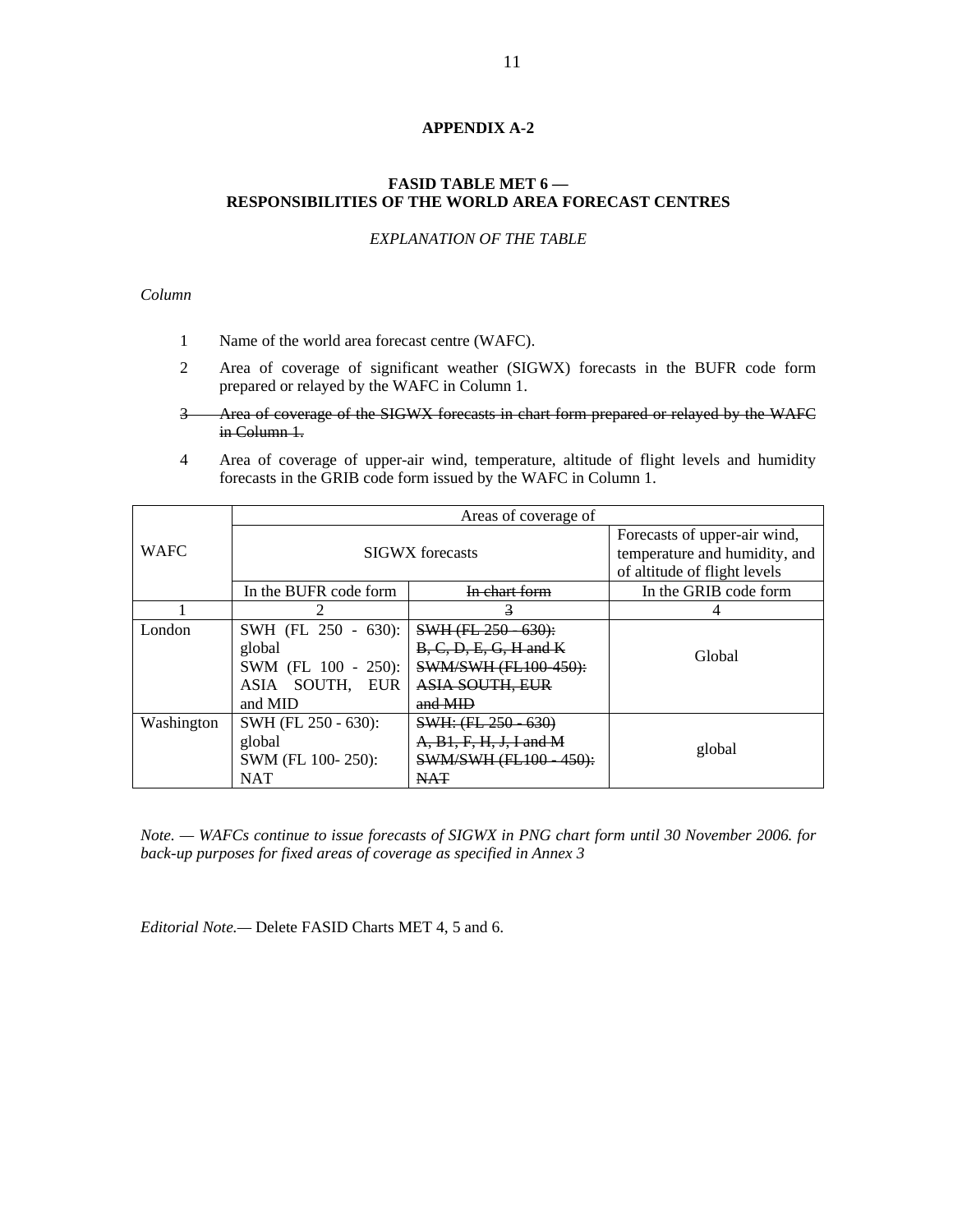## **APPENDIX B-1**

## **FASID TABLE MET 7 AUTHORIZED USERS OF THE SADIS SATELLITE BROADCAST AND THE INTERNET-BASED WAFS FTP SERVICE IN THE AFI REGION**

## *EXPLANATION OF THE TABLE*

*Column* 

- 1. Name of the State or territory.
- 2. User of the satellite broadcast. Abbreviations used: CAA — civil aviation authority NMS — national meteorological service O — other than the civil aviation authority or the national meteorological service.
- 3. Location of VSAT: town and, where applicable, aerodrome to be indicated.
- 4. Indication whether the equipment is operational: 2w — two-way VSAT operational 1w — one-way VSAT operational F — only Internet-based FTP service  $[blank]$  — no.

| [Satellite Distribution System for Information Relating to Air Navigation (SADIS) provided by |                                       |                  |                          |  |
|-----------------------------------------------------------------------------------------------|---------------------------------------|------------------|--------------------------|--|
|                                                                                               | the United Kingdom, United States     |                  |                          |  |
| State/Territory                                                                               | User of satellite<br><b>Broadcast</b> | Location of VSAT | Equipment<br>operational |  |
|                                                                                               |                                       |                  |                          |  |
|                                                                                               |                                       |                  |                          |  |
|                                                                                               |                                       |                  |                          |  |
|                                                                                               |                                       |                  |                          |  |

*Editorial Note.— The content of the FASID Table MET 7 is to be kept up-to-date by the PIRGs and regional offices concerned.* 

-----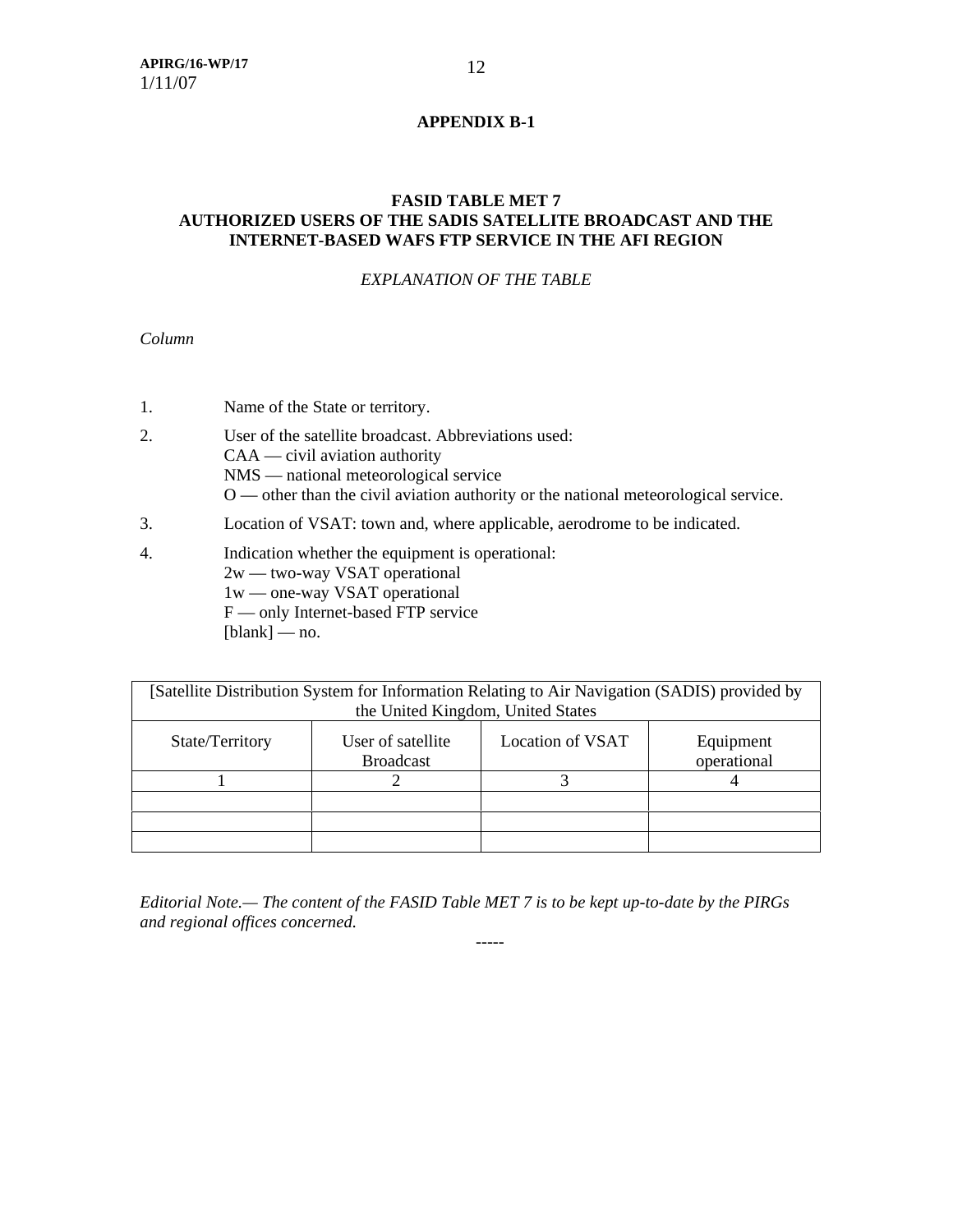## **Appendix B-2**

## **STATUS OF IMPLEMENTATION OF AFI FASID TABLE MET 7**

## **(as of 30 September 2006)**

## *Note. — Non-operational users are indicated in italics. X = VSAT (SADIS 1G); or VSAT (SADIS 1G) and FTP service; XX = VSAT(SADIS 2G); or VSAT (SADIS 2G) and FTP service; F = FTP service only*

|                | <b>ICAO</b> Contracting State       | User           |                                    | Location                         | <b>Operat</b><br>ional |
|----------------|-------------------------------------|----------------|------------------------------------|----------------------------------|------------------------|
| $\mathbf{1}$   | Benin                               | $\mathbf{1}$   | National Meteorological<br>Service | Cotonou International<br>Airport | X                      |
| $\overline{2}$ | Botswana                            | $\overline{2}$ | National Meteorological<br>Service | Gaborone Airport                 | $\mathbf X$            |
| 3              | <b>Burkina Faso</b>                 | 3              | National Meteorological<br>Service | Ouagadougou Airport              | $\overline{X}$         |
|                | <b>Burundi</b>                      |                | National Meteorological<br>Service |                                  |                        |
| $\overline{4}$ | Cameroon                            | $\overline{4}$ | National Meteorological<br>Service | Douala Airport                   | $\mathbf X$            |
| 5              | Central African Republic            |                | National Meteorological<br>Service | Bangui MPoko                     | XX                     |
| 6              | Chad                                | 5              | National Meteorological<br>Service | N'Djamena Airport                | XX                     |
| $\overline{7}$ | Congo                               | 6              | National Meteorological<br>Service | <b>Brazzaville Airport</b>       | $\overline{X}$         |
| 8              | Côte d'Ivoire                       | $\overline{7}$ | National Meteorological<br>Service | Abidjan Airport                  | $\mathbf X$            |
| 9              | Democratic Republic of the<br>Congo | $8\,$          | National Meteorological<br>Service | Kinshasa Airport                 | $\overline{X}$         |
| 10             | <b>Equatorial Guinea</b>            | 9              | National Meteorological<br>Service | Malabo Airport                   | $\mathbf X$            |
|                | Eritrea                             |                | National Meteorological<br>Service |                                  |                        |
| 11             | Ethiopia                            | 10             | National Meteorological<br>Service | Addis Ababa Airport              | $\mathbf X$            |
| 12             | Gabon                               | 11             | National Meteorological<br>Service | Libreville Airport               | X                      |
| 13             | Gambia                              | 12             | National Meteorological<br>Service | <b>Banjul Airport</b>            | $\mathbf X$            |
| 14             | Ghana                               | 13             | National Meteorological<br>Service | Accra Airport                    | $\mathbf X$            |
| 15             | Guinea                              | 14             | National Meteorological<br>Service | <b>Conakry Airport</b>           | $\mathbf X$            |
| 16             | Kenya                               | 15             | National Meteorological<br>Service | Nairobi Airport                  | $\mathbf X$            |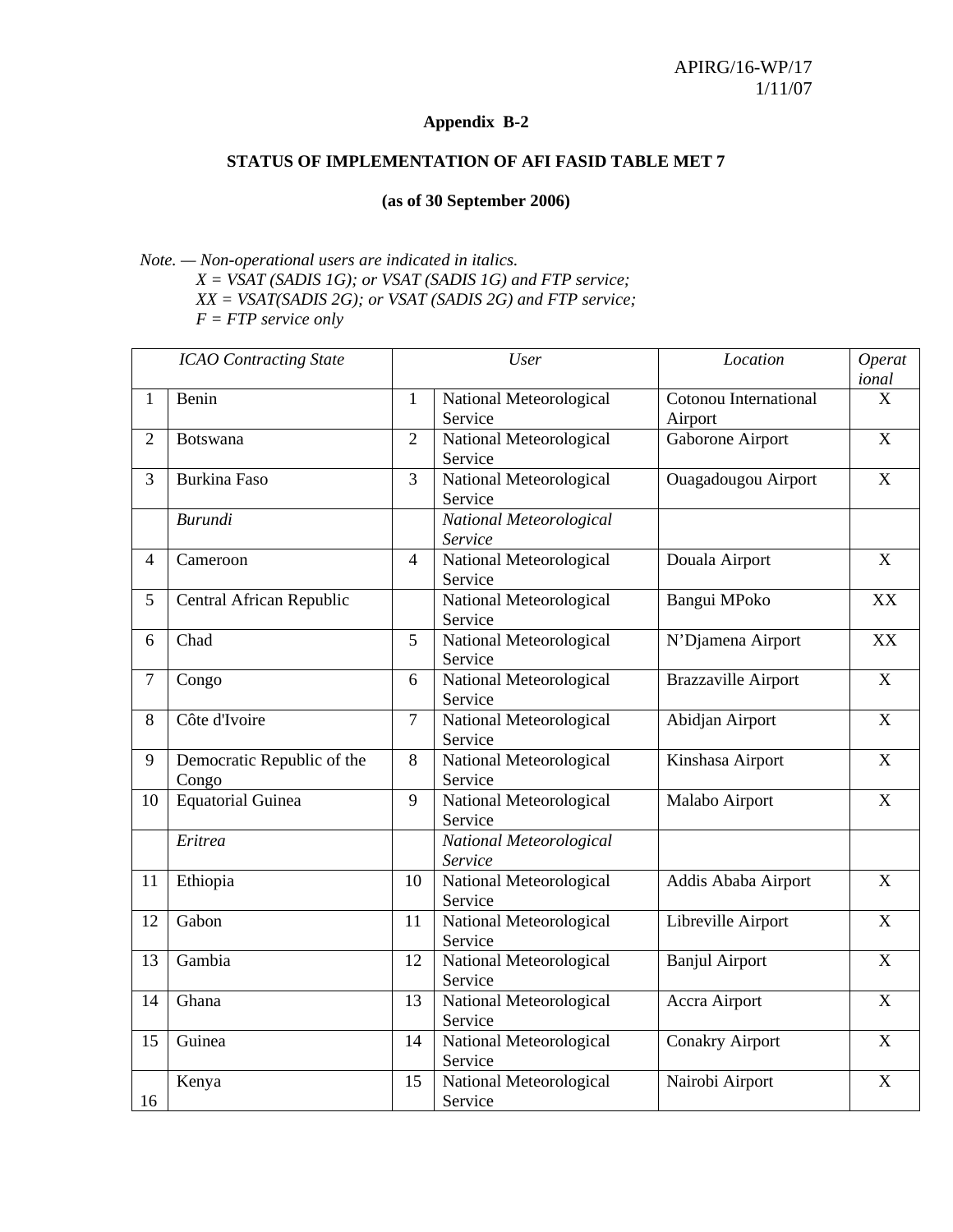**APIRG/16-WP/17**  1/11/07

|    | <b>ICAO</b> Contracting State |    | <b>User</b>                           | Location                        | Operat<br>ional           |
|----|-------------------------------|----|---------------------------------------|---------------------------------|---------------------------|
|    | Kenya                         | 16 | National Meteorological<br>Service    | Mombasa Airport                 | X                         |
| 17 | Madagascar                    | 17 | National Meteorological<br>Service    | Antananarivo/Ivato<br>Airport   | $\boldsymbol{\mathrm{X}}$ |
|    | Malawi                        |    | National Meteorological<br>Service    |                                 |                           |
| 18 | Mali                          |    | National Meteorological<br>Service    | <b>Bamako</b>                   | XX                        |
| 19 | Mauritania                    |    | National Meteorological<br>Service    | Nouakchott Airport              | XX                        |
| 20 | Mozambique                    | 18 | National Meteorological<br>Service    | Maputo                          | $\mathbf X$               |
| 21 | Niger                         | 19 | National Meteorological<br>Service    | <b>Niamey Airport</b>           | $\boldsymbol{\mathrm{X}}$ |
|    | Niger                         | 20 | National Meteorological<br>Service    | <b>EAMAC Training</b><br>School | $\mathbf X$               |
| 22 | Nigeria                       | 21 | National Meteorological<br>Service    | Lagos Muhammed<br>Airport       | $\boldsymbol{\mathrm{X}}$ |
| 23 | Rwanda                        | 22 | National Meteorological<br>Service    | Kigali                          | $\boldsymbol{\mathrm{X}}$ |
|    | Sao Tome and Principe         |    | Instituto Nacional de<br>Meteorologia |                                 |                           |
| 24 | Senegal                       | 23 | National Meteorological<br>Service    | Dakar Airport                   | $\boldsymbol{\mathrm{X}}$ |
|    | Senegal                       | 24 | <b>ASECNA</b>                         | Headquarters, Dakar             | $\mathbf X$               |
|    | Sierra Leone                  |    | National Meteorological<br>Service    |                                 |                           |
|    | South Africa                  | 25 | Weather Bureau                        | Pretoria                        | $\mathbf X$               |
| 25 | South Africa                  | 26 | <b>Netsys</b>                         | Pretoria                        | X                         |
| 26 | Swaziland                     | 27 | National Meteorological<br>Service    | Mbabane                         | $\overline{\mathbf{X}}$   |
| 27 | Togo                          | 28 | National Meteorological<br>Service -  | <b>ASECNA Lomé</b>              | $\mathbf X$               |
| 28 | Uganda                        | 29 | National Meteorological<br>Service    | Entebbe Airport                 | X                         |
| 29 | United Republic of Tanzania   | 30 | National Meteorological<br>Service    | Dar Es Salaam                   | $\mathbf X$               |
| 30 | Zambia                        | 31 | National Meteorological<br>Service    | Lusaka                          | $\boldsymbol{\mathrm{X}}$ |
| 31 | Zimbabwe                      | 32 | National Meteorological<br>Service    | Harare International<br>Airport | $\boldsymbol{\mathrm{X}}$ |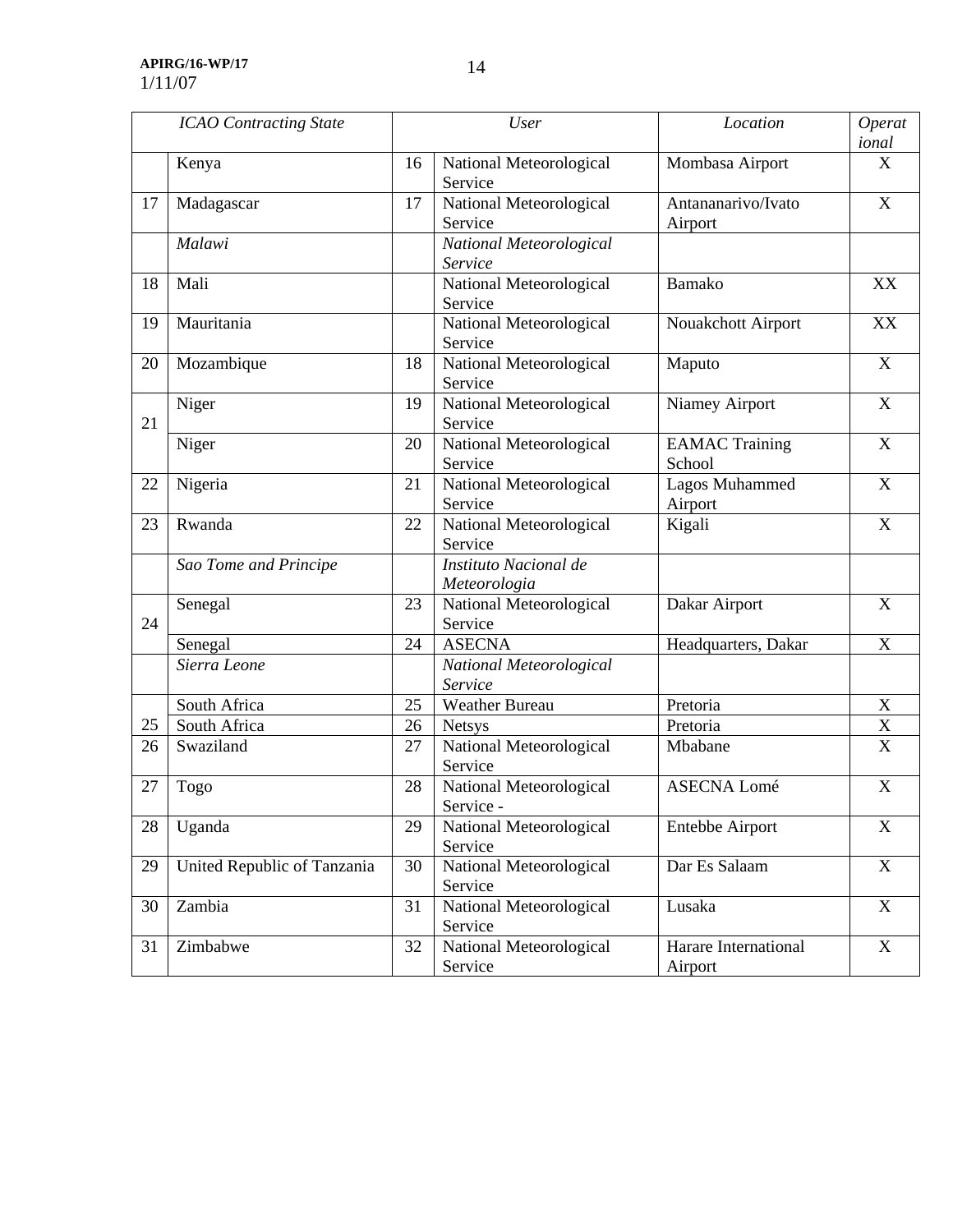## **Appendix C-1**

## **SADIS STRATEGIC ASSESSMENT TABLES: CURRENT AND PROJECTED DATA VOLUMES 2007-2011.**

## **SUMMARY**

## *Note. – 1 octet = 1 byte = 1 character*

## **Table 1. OPMET data volumes per day (in K bytes)**

| Region     | Aurrent | Projected | Proiected | Projected | Projected |
|------------|---------|-----------|-----------|-----------|-----------|
|            | 2007    | 2008      | 2009      | 2010      | 2011      |
| <b>AFI</b> | 685     | 693       | 704       | 715       | 726       |

## **Table 2. BUFR data volumes per day (in K bytes)**

| Region     | <i>Surrent</i> | Projected | Projected | Projected | Projected |
|------------|----------------|-----------|-----------|-----------|-----------|
|            | 2007           | 2008      | 2009      | 2010      | 2011      |
| <b>AFI</b> |                | 40        | 40        | 40        | 40        |

## **Table 3. AIS data volumes per day (in K bytes)**

| Region | Current | Projected | Projected | Projected | Projected |
|--------|---------|-----------|-----------|-----------|-----------|
|        | 2007    | 2008      | 2009      | 2010      | 2011      |
| AFI    |         | 20        | 20        | 20        | 20        |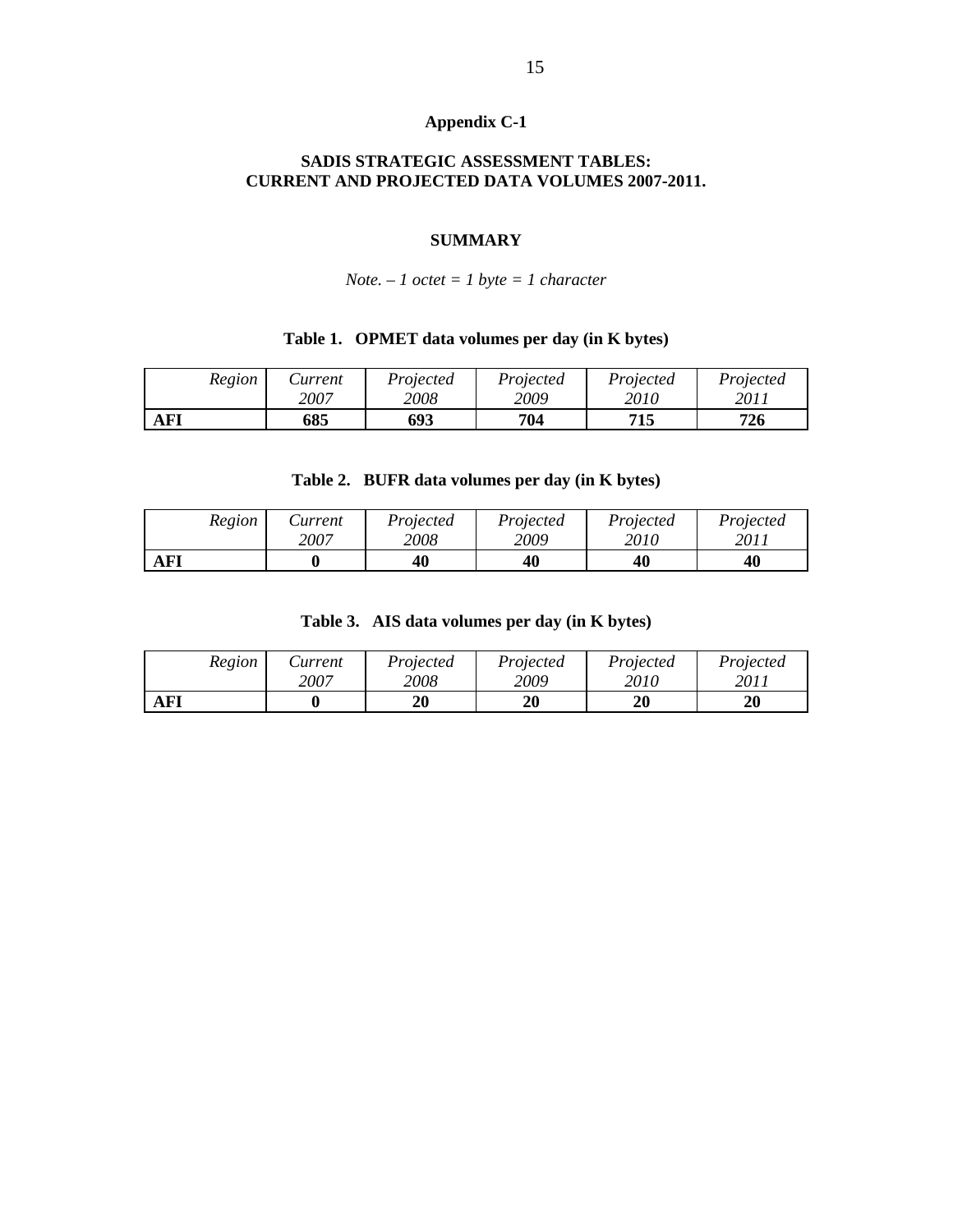# **Appendix C-2**

## **SADIS STRATEGIC ASSESSMENT TABLES CURRENT AND PROJECTED DATA VOLUMES 2007-2011**

*Note.— 1 octet = 1 byte = 1 character.*

| <b>OPMET</b> data                 | Current<br>2007 | Projected<br>2008 | Projected<br>2009 | Projected<br>2010 | Projected<br>2011 |
|-----------------------------------|-----------------|-------------------|-------------------|-------------------|-------------------|
| <b>ALPHANUMERIC DATA</b>          |                 |                   |                   |                   |                   |
| Number of FC bulletins issued     |                 |                   |                   |                   |                   |
| per day                           | 138             | 145               | 150               | 155               | 160               |
| Number of FT bulletins issued     |                 |                   |                   |                   |                   |
| per day                           | 294             | 300               | 310               | 320               | 330               |
| Number of SA bulletins issued     |                 |                   |                   |                   |                   |
| per day                           | 1693            | 1700              | 1720              | 1740              | 1760              |
| Number of SP bulletins issued per |                 |                   |                   |                   |                   |
| day                               | 6               | 10                | 10                | 10                | 10                |
| Number of SIGMET bulletins        |                 |                   |                   |                   |                   |
| issued per day                    | 10              | 10                | 10                | 10                | 10                |
| <b>BINARY DATA</b>                |                 |                   |                   |                   |                   |
| Number of other bulletins issued  |                 |                   |                   |                   |                   |
| per day                           | $\Omega$        | $\overline{0}$    | $\overline{0}$    | $\Omega$          | $\overline{0}$    |
| <b>TOTALS</b>                     |                 |                   |                   |                   |                   |
| Total number of OPMET bulletins   |                 |                   |                   |                   |                   |
| per day                           | 2141            | 2165              | 2200              | 2235              | 2270              |
| Average size of OPMET bulletin    |                 |                   |                   |                   |                   |
| (bytes)                           | 320             | 320               | 320               | 320               | 320               |
| Total estimated OPMET data        |                 |                   |                   |                   |                   |
| volume per day (in K bytes)       | 685             | 693               | 704               | 715               | 726               |

## **Table 1. AFI— OPMET data volumes**

 *Note.— No provision is being made for the distribution of BUFR-coded OPMET data. Capacity for this data may need to be included depending on the issuance of this data in the region.*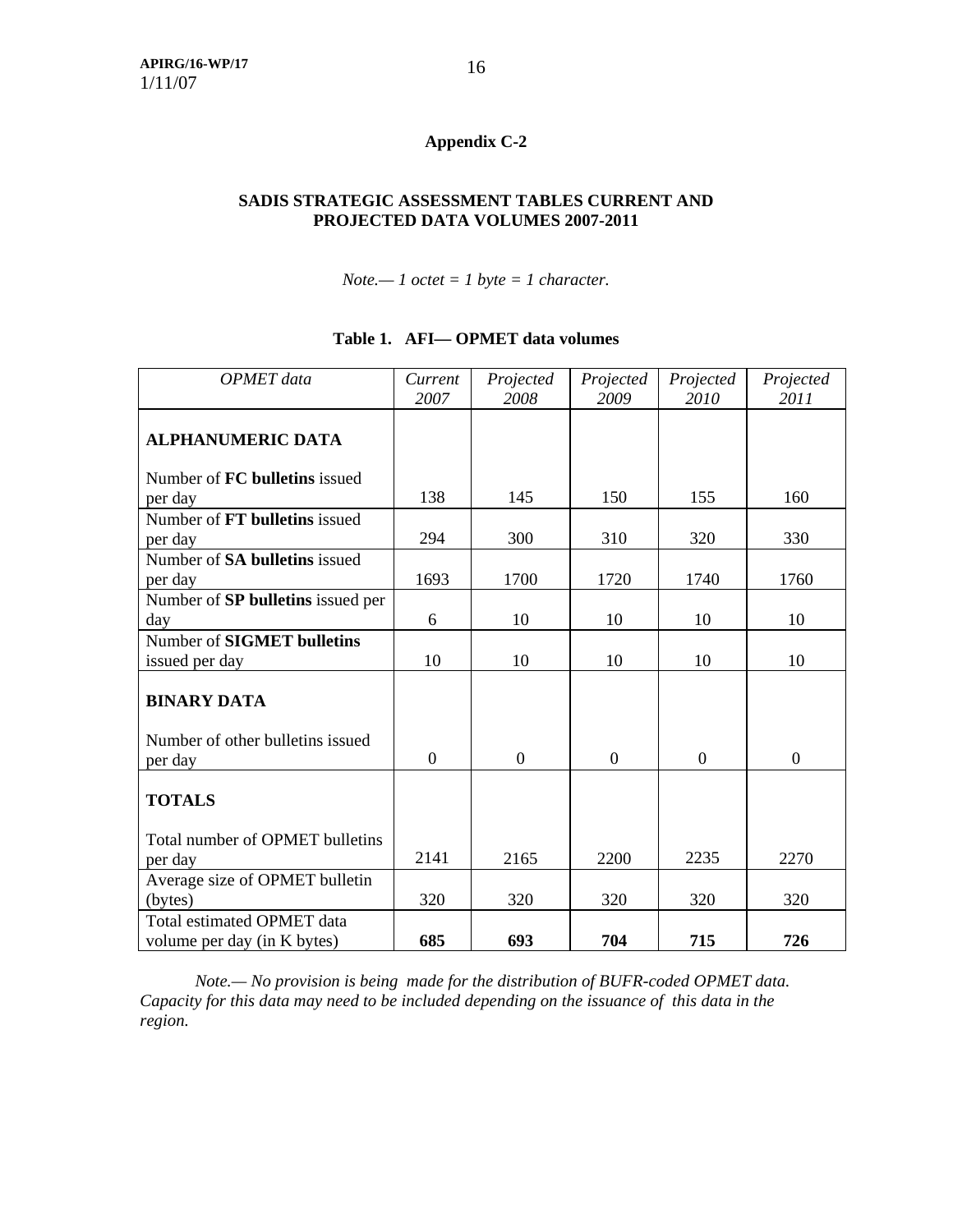## **APPENDIC C-3**

| Graphical information in the BUFR | Current | Projected | Projected | Projected     | Projected                   |
|-----------------------------------|---------|-----------|-----------|---------------|-----------------------------|
| code form                         | 2007    | 2008      | 2009      | 2010          | 2011                        |
| <b>TOTALS</b>                     |         |           |           |               |                             |
| Total number of BUFR messages     |         |           |           |               |                             |
| per day                           |         | っ         |           | $\mathcal{D}$ | $\mathcal{D}_{\mathcal{L}}$ |
| Average size of messages (bytes)  |         | 20000     | 20000     | 20000         | 20000                       |
| Total estimated volume of BUFR    |         | 40        | 40        | 40            | 40                          |
| messages per day (in K bytes)     |         |           |           |               |                             |

## **Table 2. AFI — BUFR data volumes**

*Note.— Provision is made for the distribution of BUFR-encoded VAG starting from the year 2007.* 

| AIS data                                   | Current<br>2007 | Projected<br>2008 | Projected<br>2009 | Projected<br>2010 | Projected<br>2011 |
|--------------------------------------------|-----------------|-------------------|-------------------|-------------------|-------------------|
|                                            |                 |                   |                   |                   |                   |
| <b>ALPHANUMERIC AIS DATA</b>               |                 |                   |                   |                   |                   |
| (NOTAM related to volcanic ash,<br>ASHTAM) |                 |                   |                   |                   |                   |
|                                            |                 |                   |                   |                   |                   |
| Number of ASHTAM bulletins                 |                 |                   |                   |                   |                   |
| issued per day                             | $\Omega$        | 2                 | 2                 | $\mathfrak{D}$    | 2                 |
| Number of NOTAM bulletins                  |                 |                   |                   |                   |                   |
| issued per day                             | $\Omega$        | 2                 | $\overline{2}$    | $\overline{2}$    | 2                 |
| <b>TOTALS</b>                              |                 |                   |                   |                   |                   |
| Total number of AIS bulletins per          |                 |                   |                   |                   |                   |
| day                                        | $\theta$        | 4                 | 4                 | 4                 | 4                 |
| Average size of AIS bulletin               | $\Omega$        | 5000              | 5000              | 5000              | 5000              |
| (byte)                                     |                 |                   |                   |                   |                   |
| Total estimated volume of AIS              |                 |                   |                   |                   |                   |
| data per day (in K bytes)                  | 0               | 20                | 20                | 20                | 20                |

## **Table 3. AFI — AIS data volumes**

*Note. P*rovision is made for the distribution of ASHTAM and NOTAM related to volcanic ash.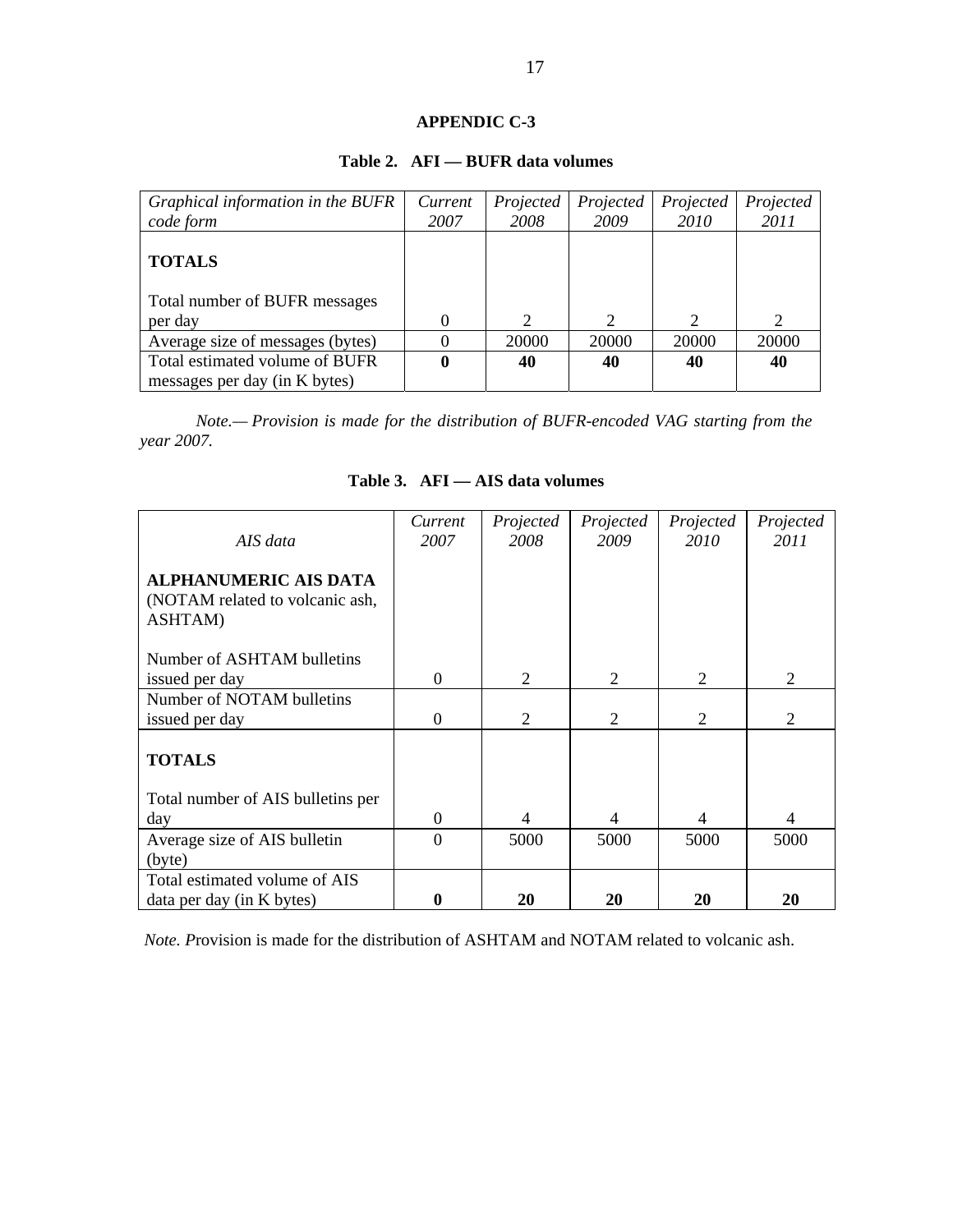## **AFI OPMET Management Task Force Terms of Reference**

## **1. Terms of Reference**

- Review the OPMET exchange scheme in the AFI Region and develop proposals for their optimization taking into account the requirements by the aviation users and the current trends for global OPMET exchange;
- Develop monitoring and management procedures related to AMBEX exchange and other exchange of OPMET information;
- Regularly update the regional guidance material related to OPMET exchange;
- Liaise with other groups dealing with communication and/or management aspects of the OPMET exchange in AFI and other ICAO Regions (ASIA/PAC OPMET/M TF, BMG EUR Region, CNS/MET SG MID Region, etc.).

## 2. **Word Programme**

The work to be addressed by the AFI OPMET Management Task Force includes:

- a) to examine the existing and any new requirements for OPMET exchange in AFI and adjacent regions and assess the feasibility of satisfying these requirements, taking into account the availability of the data;
- b) to keep under review the AMBEX scheme and other OPMET exchange schemes and prepare proposal for updating the optimizing of the schemes;
- c) to review and update the procedures for interregional OPMET exchange and ensure the availability of the required AFI OPMET data for the AFS satellite broadcast (SADIS);
- d) to keep under review and provide timely amendments of the regional guidance materials on the OPMET exchange; to ensure that guidance material covers procedures for the exchange of all required OPMET data types: SA, SP, FC, FT, WS, WC, WV, FK, FV, UA;
- e) to conduct trials and develop procedures for monitoring and management of the OPMET exchange; to foster implementation of quality management of OPMET data by the AMBEX centres and the RODBs;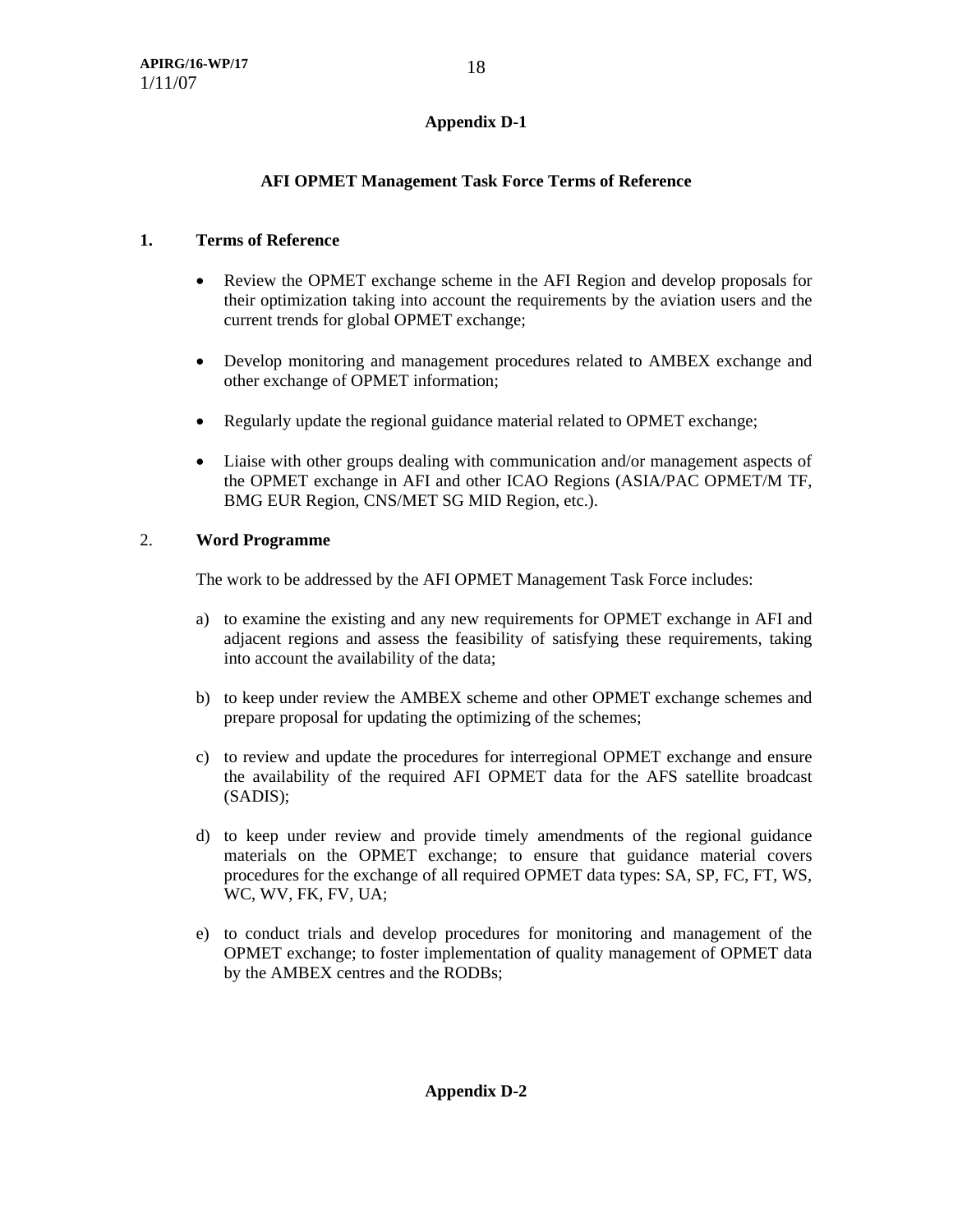f) to prepare regional plan for the transition to BUFR coded OPMET information in coordination with the relevant APRIG contributing bodies.

## 3. **Composition**

(a) The Task Force is composed of experts from:

Algeria, Cameroon, Congo, Ethiopia, Egypt, Kenya, France, Madagascar, Morocco, Niger, Nigeria, Senegal, (Rapporteur) South Africa, UK and ASECNA.

(b) Representatives of IATA and WMO are invited to participate in the work of the Task Force.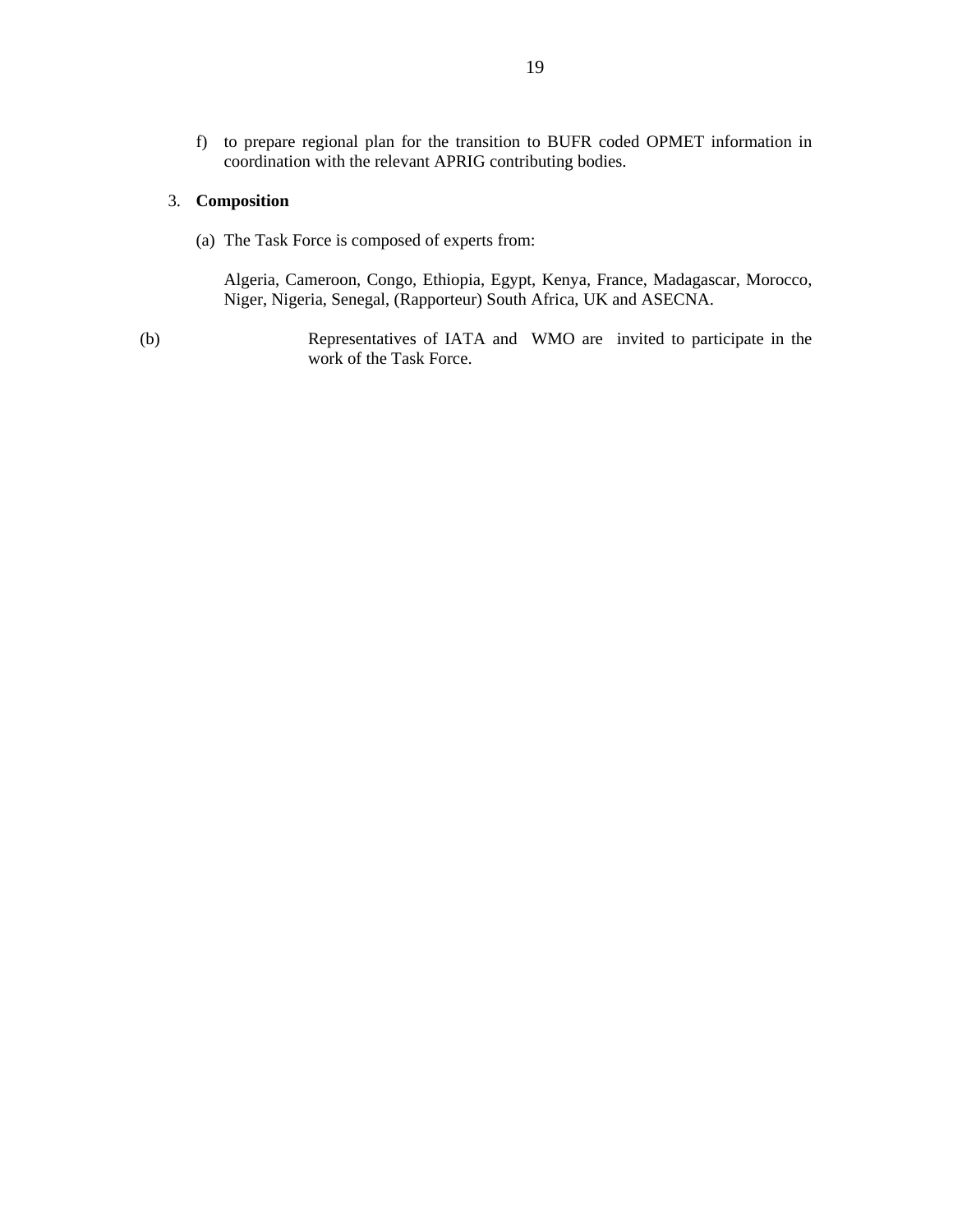## **Appendix E-1**

## **AMBEX HANDBOOK**

## *REGIONAL OPMET DATA BANKS (RODBs)*

The AFI Regional OPMET Data Banks (RODBs) and the AFTN address to be used for direct access to the banks are shown below:

| <b>RODB</b> | <b>AFTN Address</b> | <b>AMBEX Centres of Responsibility</b>  |
|-------------|---------------------|-----------------------------------------|
| Dakar       | <b>GOOYYZYX</b>     | Alger/DAMM, Brazzaville/FCBB            |
|             |                     | Casablanca/GMMC,                        |
|             |                     | Dakar/GOOO                              |
|             |                     | Niamey/DRNN                             |
|             |                     |                                         |
| Pretoria    | <b>FAPRYMYX</b>     | Addis Ababa/HAAB, Antananarivo/FMMI,    |
|             |                     | Cairo/HECA                              |
|             |                     | Johannesburg (FAPR)**,                  |
|             |                     | Nairobi/HKNA                            |
|             |                     | ** TCC located at South African Weather |
|             |                     | Service HQ.                             |

## **Responsibilities:**

1. Collect OPMET bulletins from AMBEX centres in the area of responsibility and store them in the data base.

- 2. Handle all types of OPMET bulletins.
- 3. Provide facilities for "request-reply" service to authorized users.

4. Maintain a catalogue of bulletins and introduce changes to the bulletins when necessary according to established procedures.

5. Quality control the incoming bulletings and inform AMBEX centres on any deficiencies.

6. Monitor the OPMET traffic by carrying on regular test on the availability and timeliness of the bulletins; report to the ICAO Regional Office on the results.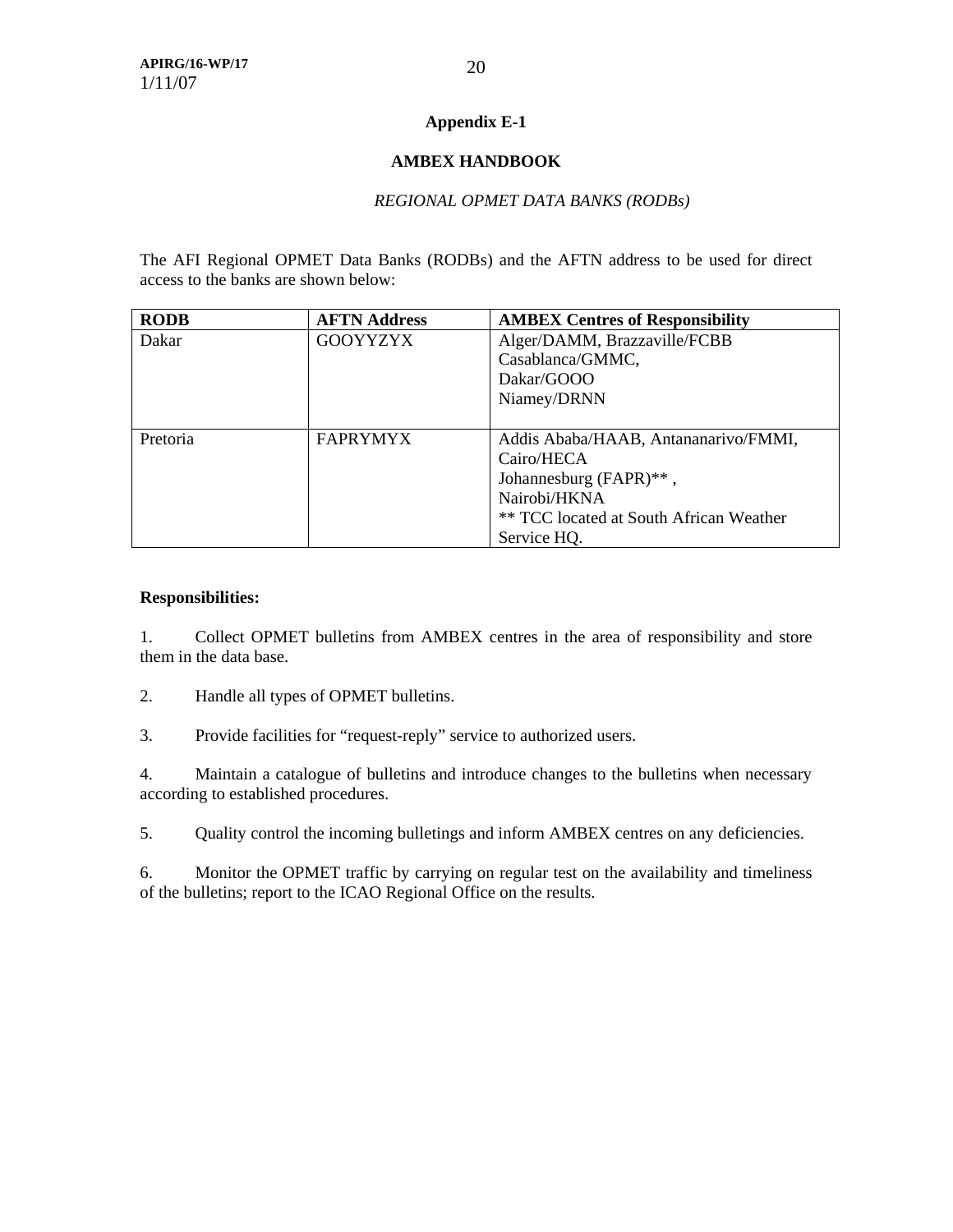## **Appendix E-2**

## **AMBEX HANDBOOK**

#### **EXCHANGE OF SIGMET AND ADVISORIES**

1.1 SIGMET should be prepared by the meteorological watch offices (MWO) designated by the State's meteorological authority. The MWOs and their areas of responsibility are given in the FASID Table MET 1B of AFI ANP.

1.2 SIGMET should be distributed to the two RODBs, either directly or through the responsible AMBEX centre. The RODBs should make SIGMET messages available on request. In order to facilitate that, the originating MWOs, should use fixed WMO headings for their SIGMET bulletins as given in Appendix … (Attachment).

1.3 SIGMET messages should be distributed to other ICAO regions and made available for uplink through SADIS. This distribution should be carried out through the relevant Inter-regional OPMET Gateways (IROGs).

1.4 Detailed information on the format of the SIGMET messages is provided in the AFI Regional SIGMET Guide, Seventh edition, 2004 (under revision).

1.5 Tropical Cyclone Advisories (TCAs) and volcanic ash advisories (VAAs) should be issued by the designated tropical cyclone and volcanic ash advisory centres (TCAC and VAAC), as indicated in the FASID Table MET 3A and MET 3B.

1.6 The TCACs and VAACs should send the advisories to the RODBs. The RODBs should make TCAs and VAAs messages available as appropriate or on request. In order to facilitate that, the originating TCACs and VAACs should use fixed WMO headings for their TCA and VAA bulletins as given in Appendix …

1.7 VAA and TCA messages should be distributed to other ICAO regions and made available for uplink through SADIS. This distribution should be carried out either directly by the VAACs and TCACs or through the relevant Inter-regional OPMET Gateway (IROG) such Toulouse, France.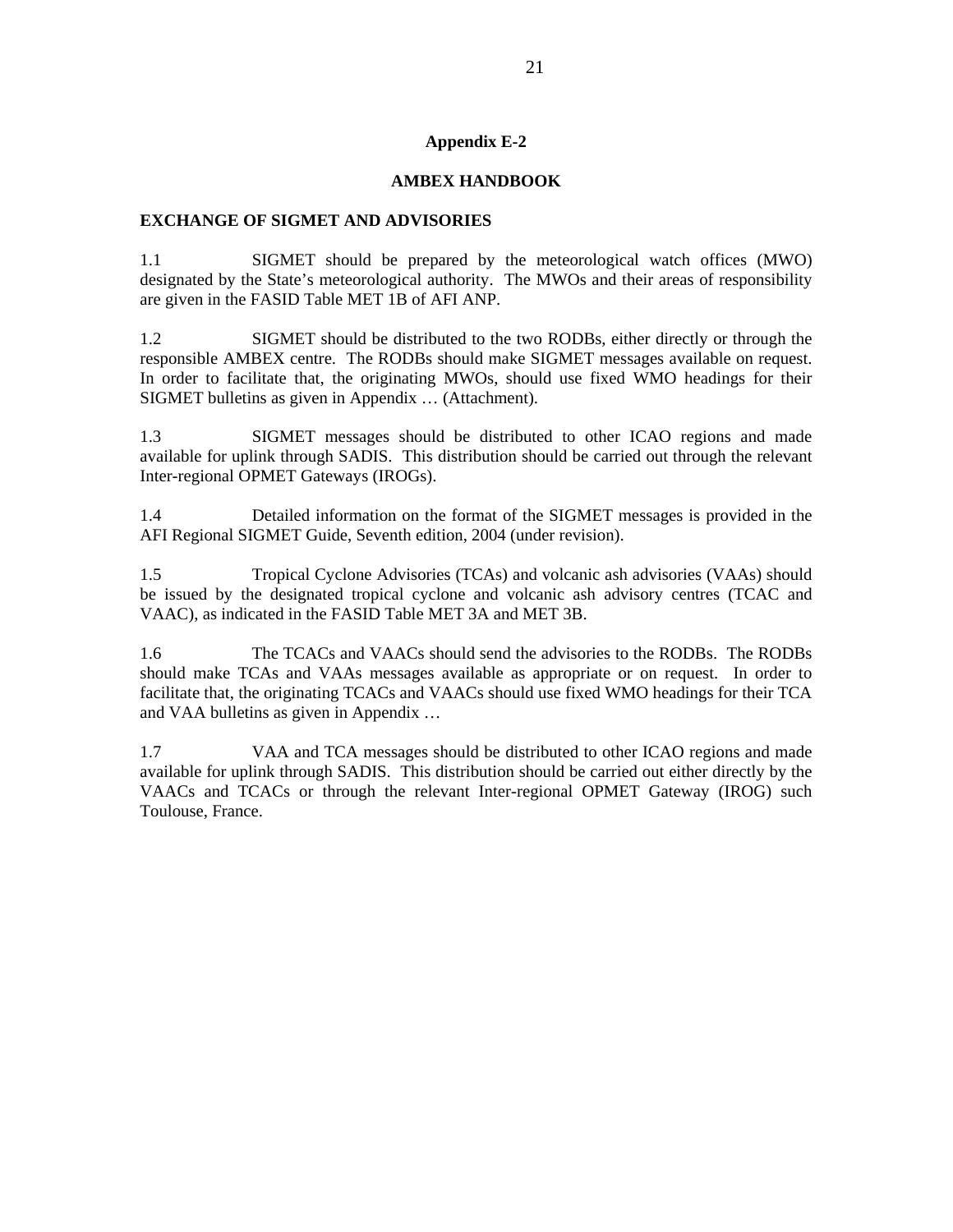# **Appendix E-3**

## **WMO HEADINGS FOR SIGMET BULLETINS USED BY AFI METEOROLOGICAL WATCH OFFICES (MWOs)**

## EXPLANATION OF THE TABLE

| Col 1:    | State and name of the MWO                                                                |
|-----------|------------------------------------------------------------------------------------------|
| $Col 2$ : | ICAO location indicator of the MWO                                                       |
| $Col$ 3:  | $T_1T_2A_1A_2$ group of the WMO heading for the WS SIGMET bulletin                       |
| Col 4:    | $T_1T_2A_1A_2$ group of the WMO heading for the WC SIGMET bulletin (tropical<br>cyclone) |
| Col 5:    | $T_1T_2A_1A_2$ i group of the WMO heading for the WV SIGMET bulletin (volcanic<br>ash)   |
| Col 6:    | ICAO location indicator of the FIR/CTA served by the MWO                                 |
| Col 7:    | Remarks                                                                                  |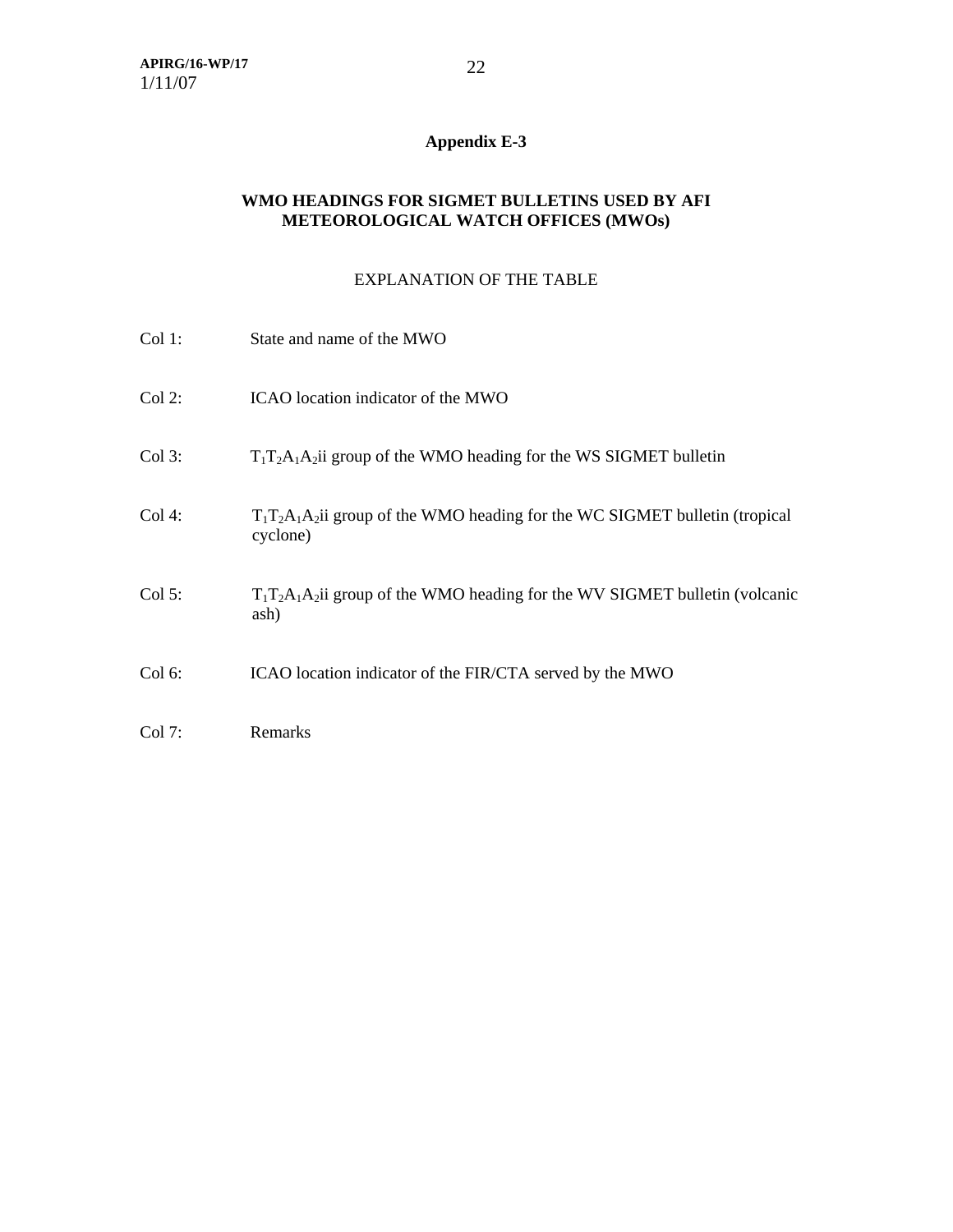## **Appendix E-3(a)**

## **WMO Headings for SIGMET Bulletins used by AFI Meteorological Watch Offices**

| <b>MWO</b> Location                       | <b>ICAO</b> location<br>indicator | <b>WMO SIGMET Headings</b> |                         | <b>FIR/ACC</b> served | <b>Remarks</b>                    |                |
|-------------------------------------------|-----------------------------------|----------------------------|-------------------------|-----------------------|-----------------------------------|----------------|
|                                           |                                   | <b>WS</b>                  | <b>WC</b>               | <b>WV</b>             | <b>ICAO</b> location<br>indicator |                |
| 1                                         | $\overline{2}$                    | 3                          | $\overline{\mathbf{4}}$ | 5                     | 6                                 | $\overline{7}$ |
| <b>ALGERIA</b>                            | <b>DAAL</b>                       | WSAL31                     |                         | WVAL31                | <b>DAAA</b>                       |                |
| ALGER/Baraki                              |                                   |                            |                         |                       |                                   |                |
| <b>ANGOLA</b>                             | <b>FNLU</b>                       | WSAN31                     |                         | WVAN31                | <b>FNAN</b>                       |                |
| LUANDA/4 de Fevereiro                     |                                   |                            |                         |                       |                                   |                |
| <b>BOTSWANA</b>                           | <b>FBSK</b>                       | WSBC31                     | WCBC31                  | WVBC31                | <b>FBGR</b>                       |                |
| <b>GABORONE/Sir Seretse Khama</b>         |                                   |                            |                         |                       |                                   |                |
| <b>BURUNDI</b>                            | <b>HBBA</b>                       | WSBI31                     |                         | <b>WVB131</b>         | <b>HBBA</b>                       |                |
| BUJUMBURA/Bujumbura                       |                                   |                            |                         |                       |                                   |                |
| <b>CANARY ISLANDS (Spain)</b>             | <b>GCLP</b>                       | WSCR31                     |                         | WVCR31                | <b>GCCC</b>                       |                |
| <b>GRAN CANARIA/Gran Canary, Canary I</b> |                                   |                            |                         |                       |                                   |                |
| <b>CAPE VERDE</b>                         | <b>GVAC</b>                       | WSCV31                     |                         | WVCV31                | <b>GVSC</b>                       |                |
| SAL I/Amilcar Cabral                      |                                   |                            |                         |                       |                                   |                |
| <b>CHAD</b>                               | <b>FTTJ</b>                       | WSCD31                     |                         | WVCD31                | <b>FTTT</b>                       |                |
| N'DJAMENA/N'djamena                       |                                   |                            |                         |                       |                                   |                |
| <b>CONGO</b>                              | <b>FCBB</b>                       | WSCG31                     | WCGG31                  | WVCG31                | <b>FCCC</b>                       |                |
| BRAZZAVILLE/Maya-Maya                     |                                   |                            |                         |                       |                                   |                |
| D.R. CONGO                                | <b>FZAA</b>                       | WSZR31                     | WCZR31                  | WVZR31                | <b>FZAA</b>                       |                |
| KINSHASA/N'Djili                          |                                   |                            |                         |                       |                                   |                |
| <b>EGYPT</b>                              | <b>HECA</b>                       | WSEG31                     | WCEG31                  | WVEG31                | <b>HECC</b>                       |                |
| <b>CAIRO/Cairo International</b>          |                                   |                            |                         |                       |                                   |                |
| <b>ETHIOPIA</b>                           | <b>HAAB</b>                       | WSET31                     |                         | WVET20                | <b>HAAA</b>                       |                |
| ADDIS ABABA/Bole Intl                     |                                   |                            |                         |                       |                                   |                |
| <b>ERITREA</b>                            | <b>HHAS</b>                       | WSEI31                     |                         | WVEI31                | <b>HHAA</b>                       |                |
| <b>ASMARA</b>                             |                                   |                            |                         |                       |                                   |                |
| <b>GHANA</b>                              | <b>DGAA</b>                       | WSGH31                     |                         | WVGH31                | <b>DGAC</b>                       |                |
| ACCRA/Kotoka Int'l                        |                                   |                            |                         |                       |                                   |                |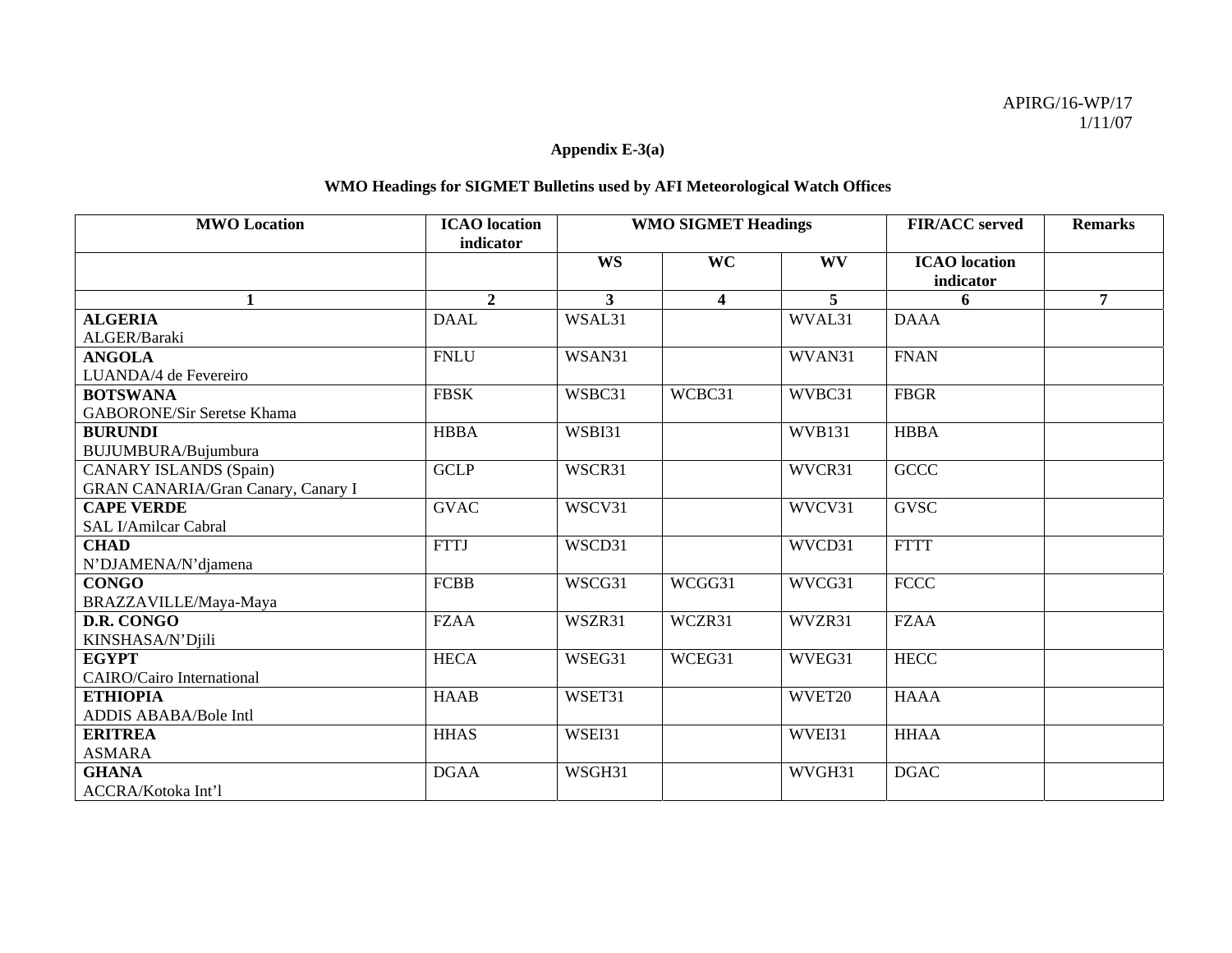#### **APIRG/16-WP/17**

| <b>MWO</b> Location                       | <b>ICAO</b> location<br>indicator | <b>WMO SIGMET Headings</b> |           |        | <b>FIR/ACC</b> served             | <b>Remarks</b> |
|-------------------------------------------|-----------------------------------|----------------------------|-----------|--------|-----------------------------------|----------------|
|                                           |                                   | WS                         | <b>WC</b> | WV     | <b>ICAO</b> location<br>indicator |                |
|                                           |                                   |                            |           |        |                                   |                |
| <b>KENYA</b><br>KENYA/Jomo Kenyatta Int'l | <b>HKJK</b>                       | WSKN31                     | WCKN31    | WVKN31 | <b>HKNA</b>                       |                |

| <b>MWO</b> Location    | <b>ICAO</b> location<br>indicator | <b>WMO SIGMET Headings</b> |    |        | <b>FIR/ACC served</b>             | <b>Remarks</b> |
|------------------------|-----------------------------------|----------------------------|----|--------|-----------------------------------|----------------|
|                        |                                   | <b>WS</b>                  | WC | WV     | <b>ICAO</b> location<br>indicator |                |
|                        |                                   |                            |    |        |                                   |                |
|                        |                                   |                            |    |        |                                   |                |
| <b>LIBERIA</b>         | <b>GLRB</b>                       | WSLI31                     |    | WVSL31 | <b>GLRB</b>                       |                |
| MONROVIA/Roberts Int'l |                                   |                            |    |        |                                   |                |
| LIBYAN ARAB JAMAHIRIYA | <b>HLLT</b>                       | WSLY31                     |    | WVLY31 | <b>HLLL</b>                       |                |
| TRIPOLI/Tripoli Int'l  |                                   |                            |    |        |                                   |                |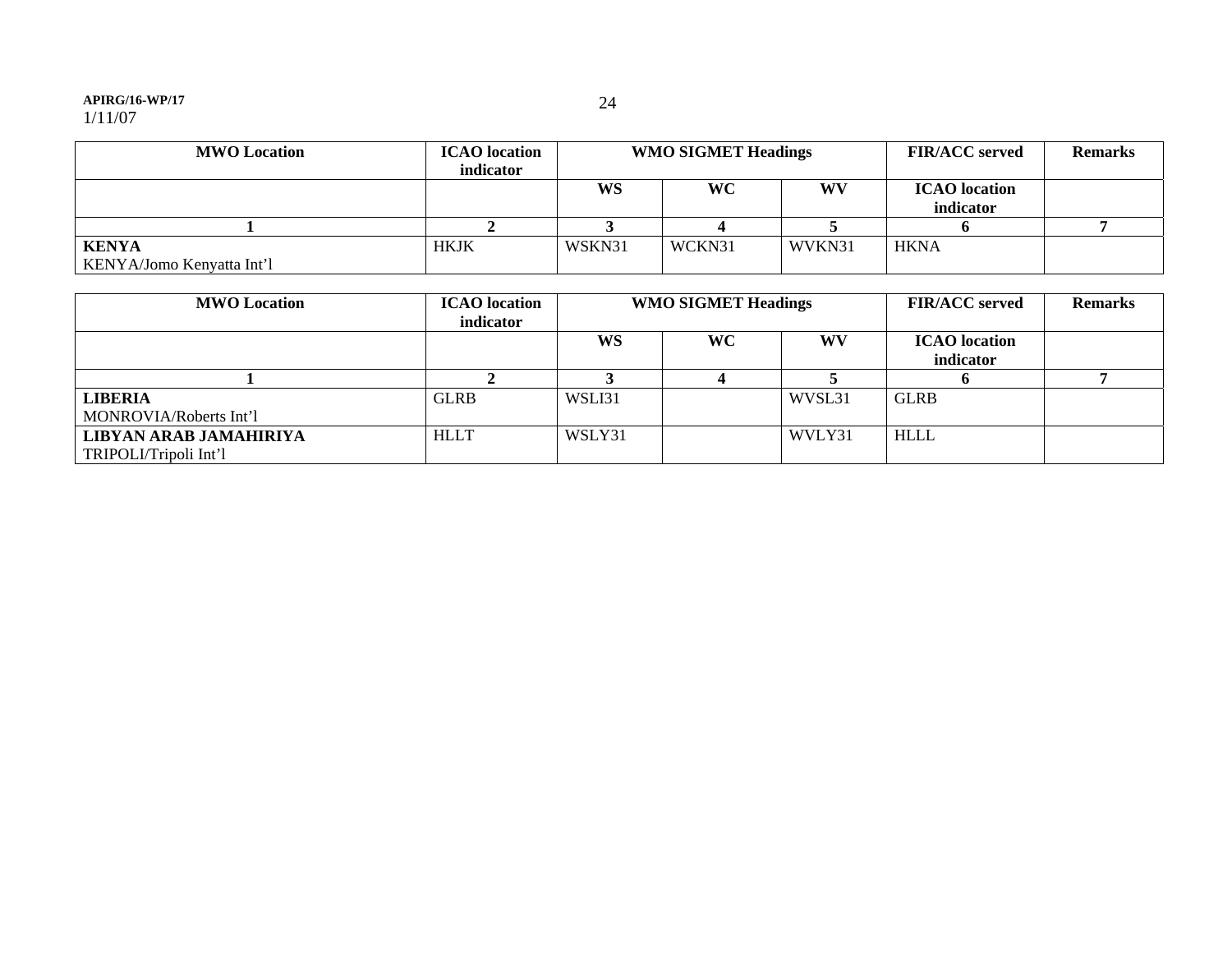| <b>MWO</b> Location                       | <b>ICAO</b> location<br>indicator | <b>WMO SIGMET Headings</b> |                         |           | <b>FIR/ACC</b> served             | <b>Remarks</b> |
|-------------------------------------------|-----------------------------------|----------------------------|-------------------------|-----------|-----------------------------------|----------------|
|                                           |                                   | <b>WS</b>                  | <b>WC</b>               | <b>WV</b> | <b>ICAO</b> location<br>indicator |                |
| $\mathbf{1}$                              | $\mathbf{2}$                      | $\mathbf{3}$               | $\overline{\mathbf{4}}$ | 5         | 6                                 | $\overline{7}$ |
| <b>MADAGASCAR</b>                         | <b>FMMI</b>                       | WSMG31                     | WCMG20                  | WVMG20    | <b>FMMM</b>                       |                |
| ANTANANARIVO/Ivato                        |                                   |                            |                         |           |                                   |                |
| <b>MALAWI</b>                             | <b>FWLI</b>                       | WSMW31                     | WCMG31                  | WVLI31    | <b>FWLL</b>                       |                |
| LILONGWE/Lilongwe Int'l                   |                                   |                            |                         |           |                                   |                |
| <b>MAURITIUS</b>                          | <b>FIMP</b>                       | WSMA31                     | WCMG20                  | WVMA31    | <b>FIMM</b>                       |                |
| MAURITIUS/Sir Seewoosagur Ramgoolam Int'l |                                   |                            |                         |           |                                   |                |
| <b>MOROCCO</b>                            | <b>GMMC</b>                       | WSMC31                     |                         | WVMC31    | <b>GMMM</b>                       |                |
| CASABLANCA/Anfa                           |                                   |                            |                         |           |                                   |                |
| <b>MOZAMBIQUE</b>                         | <b>FQMA</b>                       | WSMZ31                     | WCMZ20                  | WVMZ31    | <b>FQBE</b>                       |                |
| MAPUTO/Maputo Int'l                       |                                   |                            |                         |           |                                   |                |
| <b>NAMIBIA</b>                            | <b>FYWH</b>                       | WSNM31                     |                         | WVNM31    | <b>FYWH</b>                       |                |
| WINDHOEK/Hosea Kutako                     |                                   |                            |                         |           |                                   |                |
| <b>NIGER</b>                              | <b>DRRN</b>                       | WSNR31                     |                         | WVNR31    | <b>DRRR</b>                       |                |
| NIAMEY/Diori Hmani Int'l                  |                                   |                            |                         |           |                                   |                |
| <b>NIGERIA</b>                            | <b>DNKN</b>                       | WSNI31                     |                         | WVNI31    | <b>DNKK</b>                       |                |
| KANO/Mallam Aminu Kano Int'l              |                                   |                            |                         |           |                                   |                |
| <b>RWANDA</b>                             | <b>HRYR</b>                       | WSRW31                     |                         | WVRW31    | <b>HRYR</b>                       |                |
| KIGALI/Gregoire Kayibanda                 |                                   |                            |                         |           |                                   |                |
| <b>SENEGAL</b>                            | <b>GOOY</b>                       | WSSG31                     |                         | WVSG31    | GOOO                              |                |
| Leopold Sedar Senghor                     |                                   |                            |                         |           |                                   |                |
| <b>SEYCHELLES</b>                         | <b>FSIA</b>                       | WSSC31                     | WCSC20                  | WVSC31    | <b>FSSS</b>                       |                |
| MAYE/Seychelles Int'l                     |                                   |                            |                         |           |                                   |                |
| <b>SOMALIA</b>                            | <b>HCMM</b>                       | WSSI31                     |                         | WVSI31    | <b>HCSM</b>                       |                |
| MOGADISHU/Mogadishu                       |                                   |                            |                         |           |                                   |                |

| <b>MWO J</b><br>Location | $\mathbf{I}^{\alpha}$<br>$\cdots$<br>location | WMO SIGMET He.<br>$\mathbf{v}$<br><b>Headings</b> | <b>FIR/ACC</b><br>served | <b>Remarks</b> |
|--------------------------|-----------------------------------------------|---------------------------------------------------|--------------------------|----------------|
|                          | mdicator                                      |                                                   |                          |                |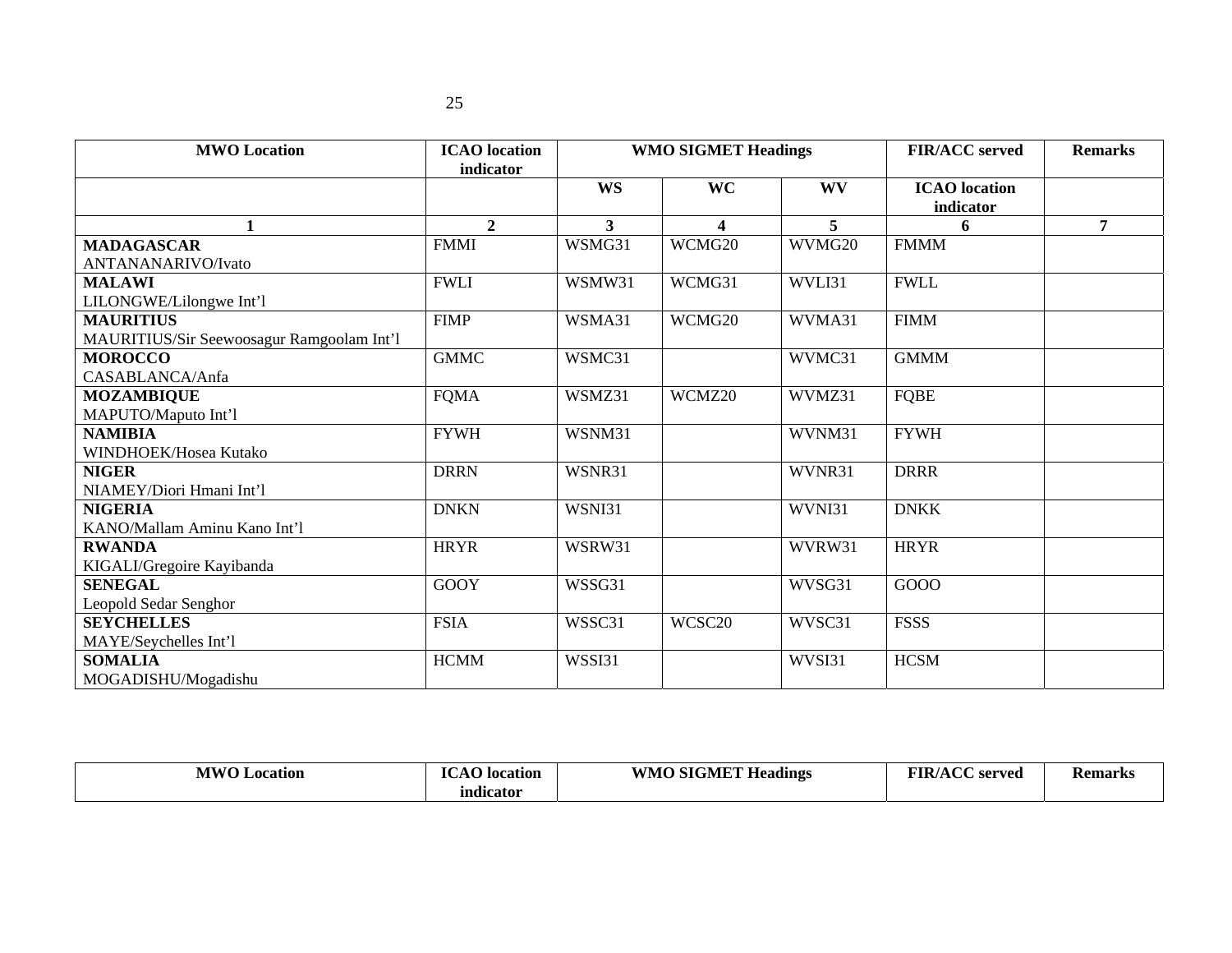#### **APIRG/16-WP/17**

1/11/07

|                             |              | <b>WS</b> | <b>WC</b> | <b>WV</b> | <b>ICAO</b> location |   |
|-----------------------------|--------------|-----------|-----------|-----------|----------------------|---|
|                             |              |           |           |           | indicator            |   |
|                             | $\mathbf{2}$ | 3         | 4         | 5         | n.                   | 7 |
| <b>SOUTH AFRICA</b>         | <b>FAJS</b>  | WSZA31    | WCZA31    | WVZA31    | <b>FACA</b>          |   |
| JOHANNESBURG/Johannesburg   |              |           |           |           | <b>FAJA</b>          |   |
|                             |              |           |           |           | <b>FAJO</b>          |   |
| <b>SUDAN</b>                | <b>HSSS</b>  | WSSU31    |           | WVSU31    | <b>HSSS</b>          |   |
| KHARTOUM/Khartoum           |              |           |           |           |                      |   |
| <b>TUNISIA</b>              | <b>DTTA</b>  | WSTS31    |           | WVTS31    | <b>DTTC</b>          |   |
| TUNIS/Carthage              |              |           |           |           |                      |   |
| <b>UGANDA</b>               | <b>HUEN</b>  | WSUG31    |           | WVUG31    | <b>HUEC</b>          |   |
| ENTEBBE/Entebbe Int'l       |              |           |           |           |                      |   |
| UNITED REPUBLIC OF TANZANIA | <b>HTDA</b>  | WSTN31    | WCTN31    | WVTN31    | <b>HTDC</b>          |   |
| DAR-ES-SALAAM/Dar-es-Salaam |              |           |           |           |                      |   |
| <b>ZAMBIA</b>               | <b>FLLS</b>  | WSZB31    |           | WVZB31    | <b>FLFI</b>          |   |
| LUSAKA/Lusaka Int'l         |              |           |           |           |                      |   |
| <b>ZIMBABWE</b>             | <b>FVHA</b>  | WSZW31    | WCZW31    | WVZW31    | <b>FVHA</b>          |   |
| HARARE/Harare               |              |           |           |           |                      |   |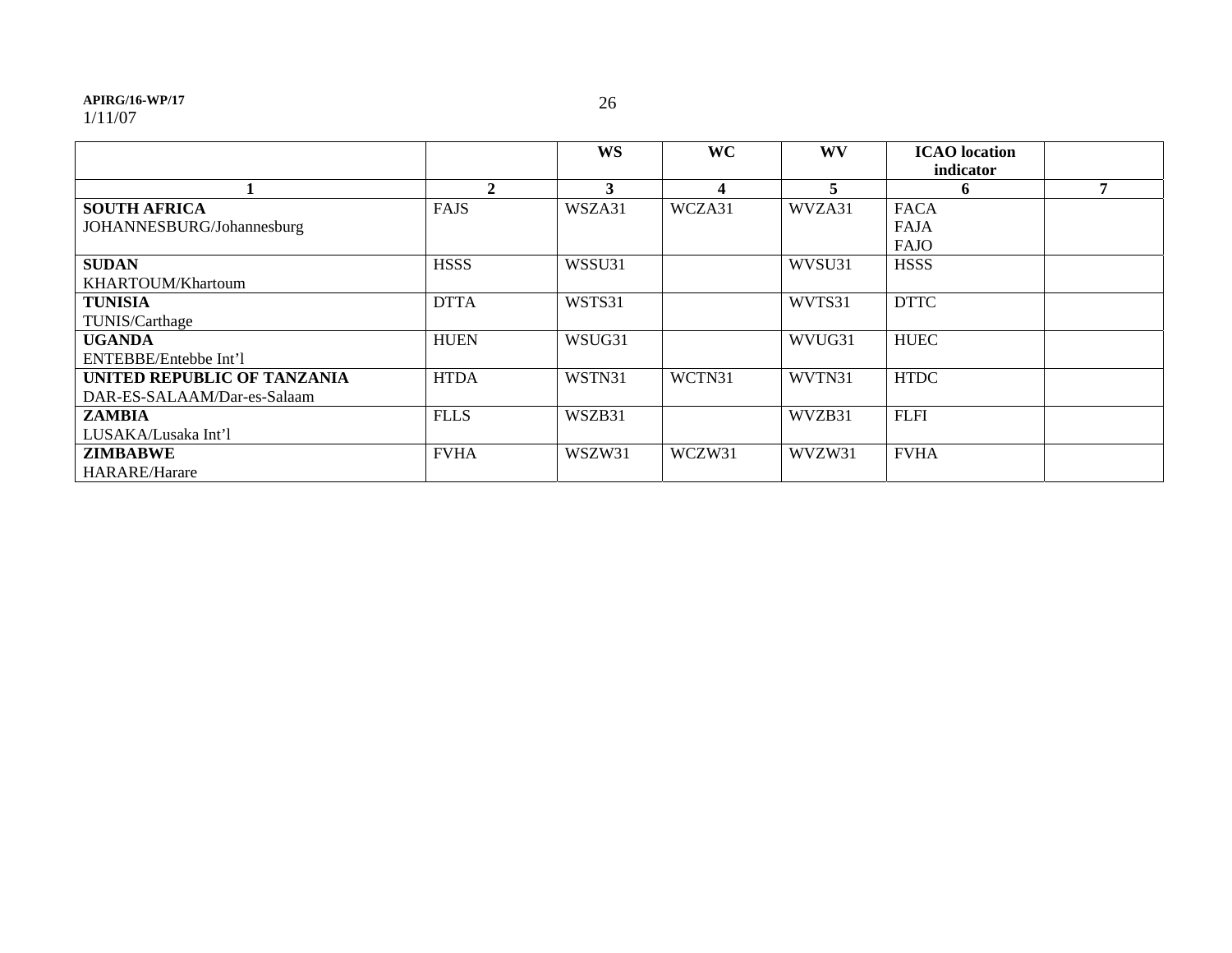## **Appendix F-1**

## **AFI SIGMET TEST PROCEDURES**

## **1. Introduction**

1.1 The MET Divisional Meeting (2002) formulated recommendation 1/12, *Implementation of SIGMET requirements,* which call, *inter alia,* for the relevant planning and implementation regional groups (PIRGs) to conduct periodic tests of the issuance and reception of SIGMET messages, especially those for volcanic ash.

1.2 Concerns by the users for the timely reception of SIGMET information has prompted the need to improve awareness on the critical and important nature of SIGMETs. In order to maintain the International Airways Volcano Watch (IAVW) and TC watch systems ready-for-action, regular exercises involving the advisory centres and the MWOs under their areas of responsibility should be performed.

## **2. Purpose and Scope**

2.1 The purpose of the tests is to check the awareness of the participating MWOs of the ICAO requirements for the issuance of VA and TC SIGMET, and the adequacy of the existing telecommunication procedures for dissemination of the advisories and SIGMETs. Based on the results of the tests, the States will be provided with advice aimed at improving their practices and procedures.

2.2 The tests will involve issuance of test advisories by the VAACs and TCACs in the region, which will be disseminated to the corresponding MWOs and the Regional OPMET Data Banks (RODBs). The MWOs will have to issue a test SIGMET on receipt of a test advisory from the responsible VAAC or TCAC, and disseminate it according to the distribution list used for normal (nontest) SIGMETs.

2.3 The RODBs will record the reception of the test SIGMETs and the corresponding time and will provide a summary table to the VAAC or TCAC with a copy to the Regional Office.

2.4 A consolidated summary report will be prepared by the ICAO Secretariat and reported to the MET/SG and APIRG. The report will include recommendations for improvement of the SIGMET exchange and availability.

## **3. SIGMET test procedures**

- *3.1 Participating units:*
- 3.1.1 Tropical Cyclone Advisory Centre (TCAC

**La Réunion** 

3.1.2 Volcanic Ash Advisory Centre (VAAC)

**Toulouse**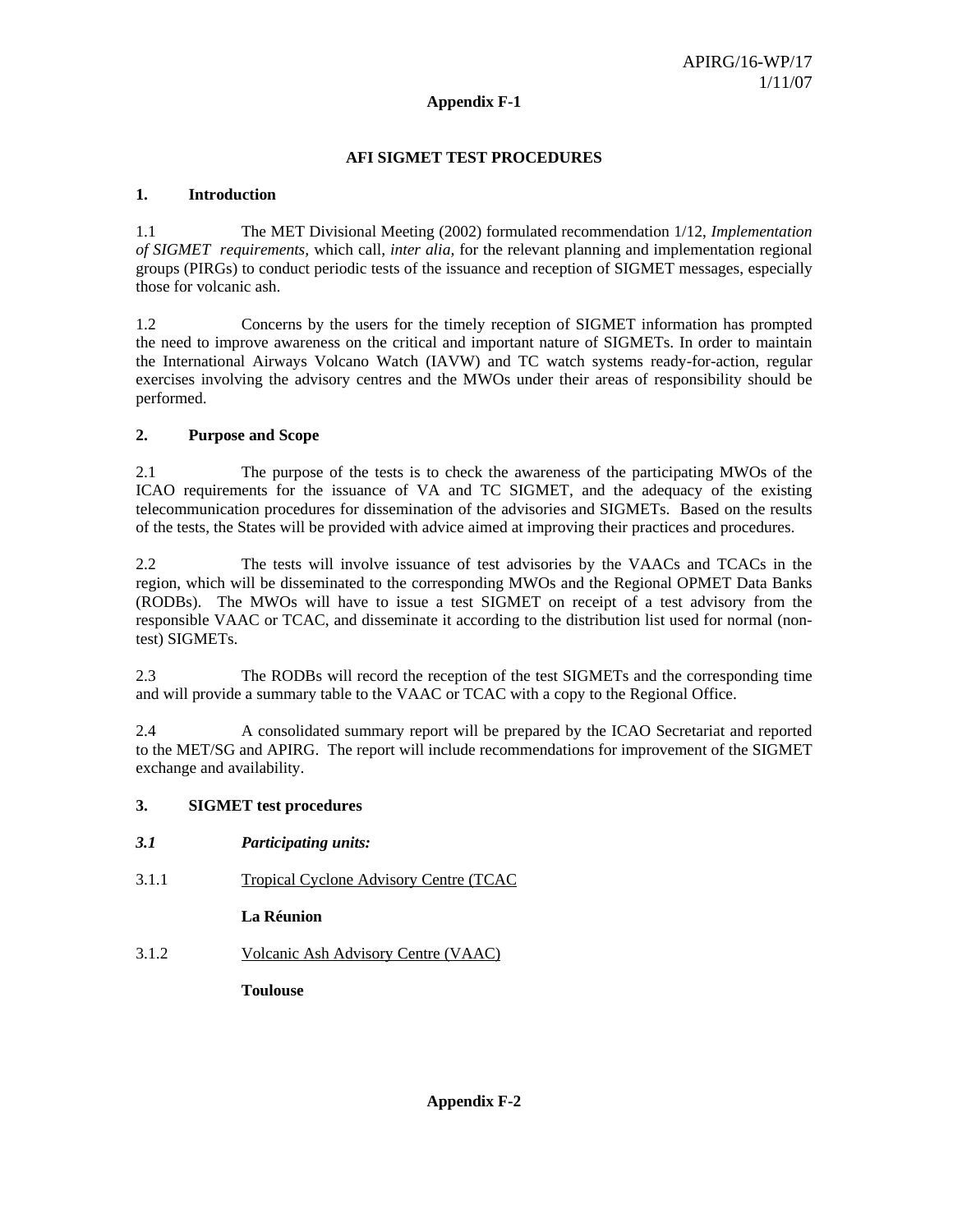#### 3.1.3 Regional OPMET Data Bank (RODB)

**Dakar Pretoria** 

#### 3.1.4 Meteorological Watch Office (MWO)

All MWOs listed in FASID Table MET 3A and MET 3B of the AFI FASID, under the responsibility of Toulouse, VAAC and La Réunion, TCAC.

*Note: The participation of MWOs of States, which do not belong to AFI region, should be coordinated through the relevant ICAO Regional Office.* 

#### 3.2 **Test date and time**

3.2.1 ICAO Regional Office will set a date and time after consultation with the VAAC, TCAC and RODB. The information about the agreed date and time will be sent to all States concerned.

#### **3.3 Test messages**

3.3.1 Each VAAC and TCAC prepares a simple TEST message in the form of VA or TC advisory. The format of the TEST message should follow the standard formats given in Annex 3, however, with clear indication that it does not contain information for a real event.

3.3.2 The MWOs, upon receipt of the TEST VA/TC advisory, should prepare a TEST SIGMET for volcanic ash or tropical cyclone, respectively, and send it to the RODBs, VAAC and TCAC as appropriate. The WMO heading and the first line of the SIGMET should be valid ones, while the body of the message should contain an explanatory text on the tests. The AFTN addresses of the RODBs and the Inter-regional OPMET Gateway (IROG) to which the test SIGMETs should be sent are as follows:

| Dakar    | GOOYZYX         |
|----------|-----------------|
| Pretoria | <b>FAPRYMYX</b> |
| Toulouse | LFZZMAFI        |

3.3. The format of Test messages for VA advisory and VA SIGMET, and for TC advisory and TC SIGMET are at the **Attachment A**.

3.3.4 To avoid over-writing of a valid SIGMET, the test SIGMET on VA should not be sent if there is a valid SIGMET on VA for responsible area of the WMO. In the same manner, the test SIGMET on TC should not be sent if there is a valid SIGMET on TC.

#### **3.4 Processing of the test messages and results**

3.4.1 The RODBs will be requested to file all incoming TEST advisories and SIGMETs and perform an analysis of the availability, timeliness of arrival and the correctness of the headers. A table, as shown in **Attachment B**, should be prepared by each RODB and sent to the VAAC or TCAC with a copy to the Regional Office.

## **Appendix F-3**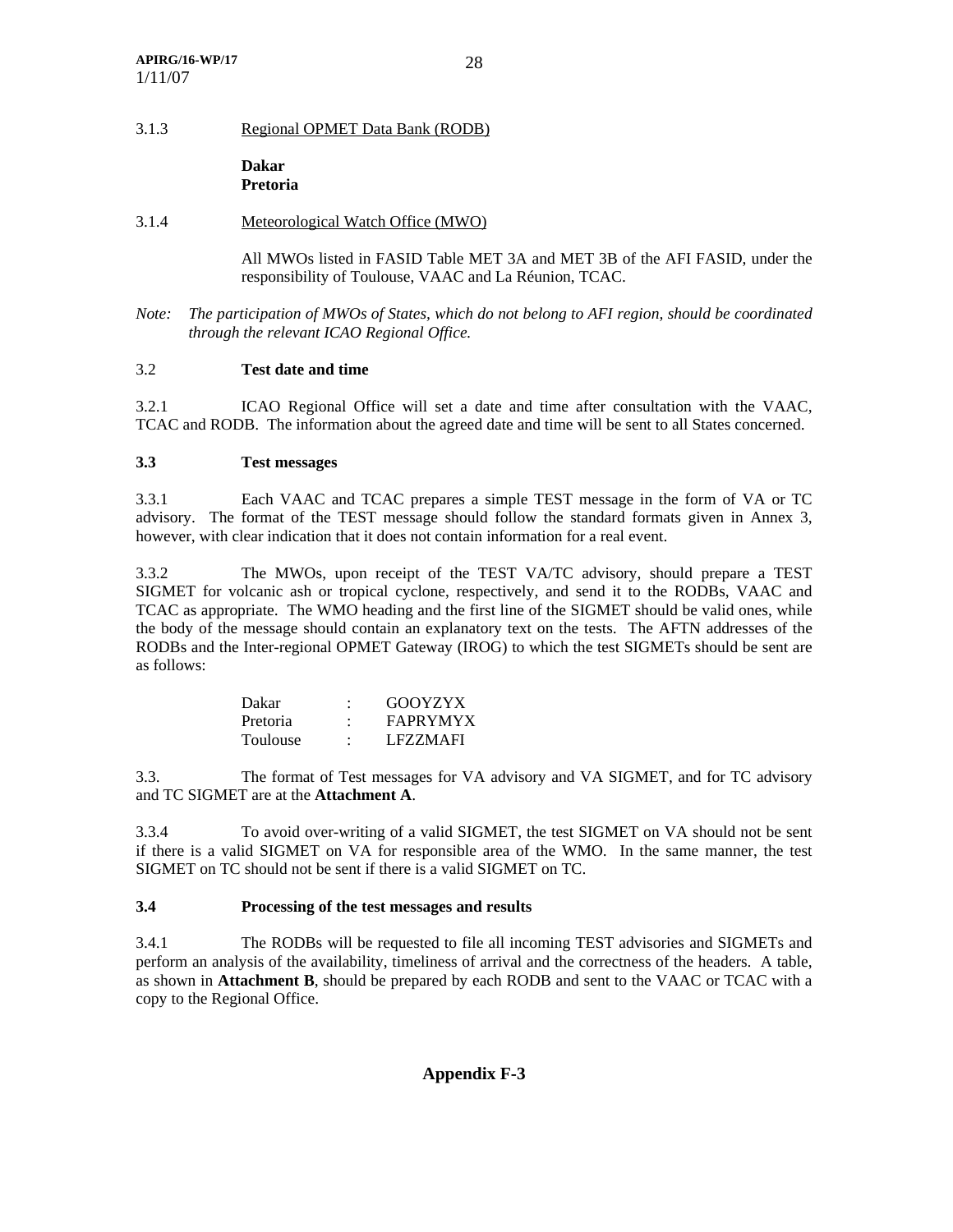3.4.2 ICAO Secretariat should prepare the final report of the test and present it to the next MET/SG meeting.

## **Attachment:**

- 
- A. Format of the Test messages<br>B. Sample Table to be used by F Sample Table to be used by RODBs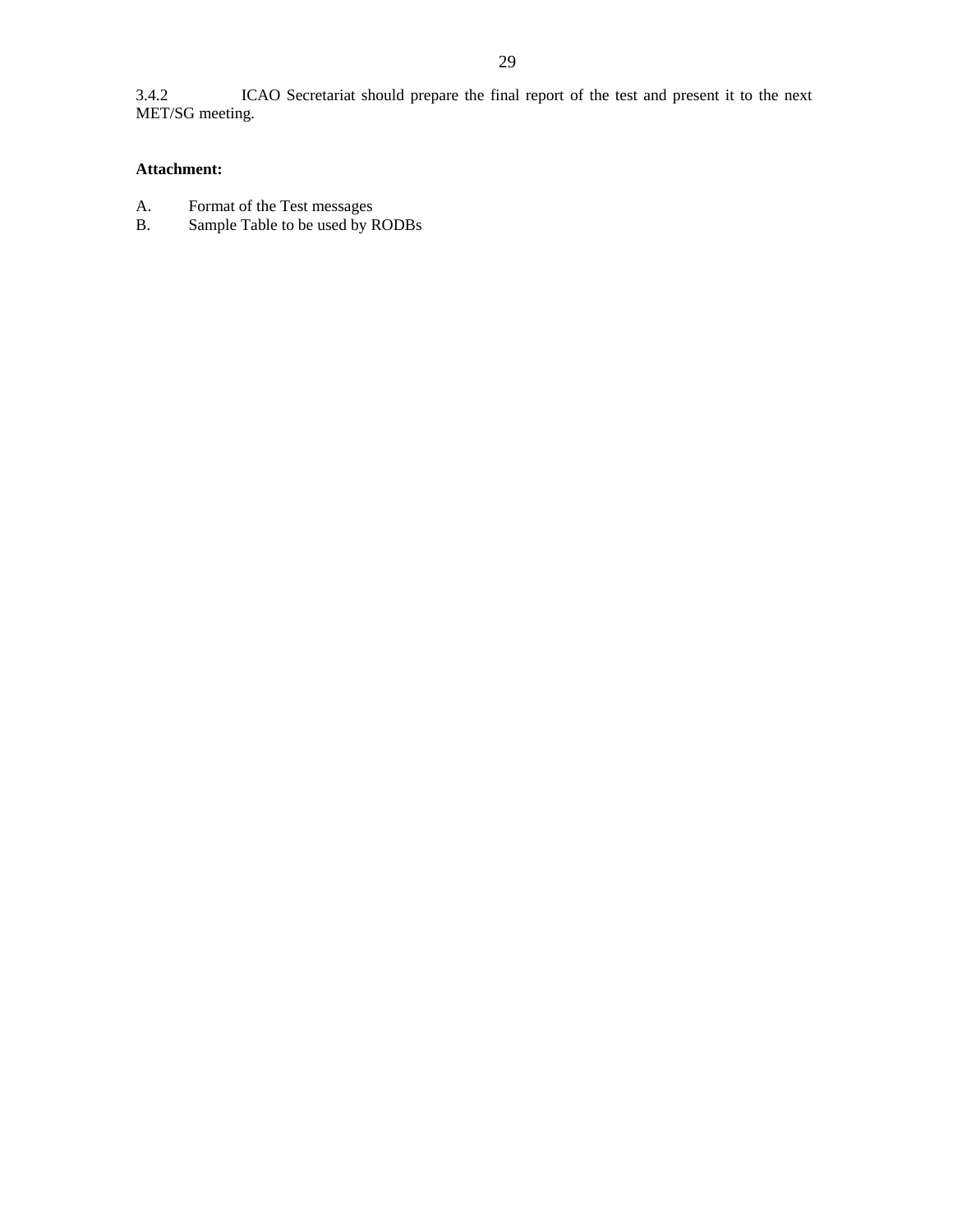#### **Format of the test messages**

#### **1. Format of test SIGMET for Volcanic Ash**

WVJP31 RJAA 010210

RJTG SIGMET 1 VALID 010210/O10310 RJAA – THIS IS A TEST SIGMET, PLEASE DISREGARD, TEST advisory No. xx received at YYGGggZ=

## **2. Format of test SIGMET for Tropical Cyclone**

WCJP31 RJAA 010210 RJTG SIGMET 5 VALID 010210/010310 RJAA- THIS IS A TEST SIGMET, PLEASE DISREGARD, TEST advisory No. xx received at YYGGggZ=

Note: Actual SIGMET number to be used.

## **3. AFI Volcanic ash test procedure**

#### **Format of the test VAA**

a) The format for the TEST VAA that will be provided by the Toulouse VAAC can be seen below. DD is the day of the month, *HH* the hour of issuance.

FVAF01 LFPW *DDHH00*  VOLCANIC ASH ADVISORY ISSUED: 200506*DD/HH*00Z VAAC: TOULOUSE VOLCANO: FICTITIOUS LOCATION: NIL AREA : NIL SUMMIT ELEVATION : NIL ADVISORY NUMBER : 2005/01 INFORMATION SOURCE: NIL AVIATION COLOUR CODE: NIL ERUPTION DETAILS : NIL OBS ASH DATE/TIME : NIL OBS ASH CL: NIL FCST ASH CL+6H:NIL FCST ASH CL+12H:NIL FCST ASH CL+18H:NIL NEXT ADVISORY: NO FURTHER ADVISORIES

#### **REMARKS:**

THIS IS A VAA TEST MESSAGE APPLICABLE TO THE WHOLE OF ICAO AFI REGION. EACH METEOROLOGICAL WATCH OFFICE, AREA CONTROL CENTRE AND FLIGHT INFORMATION CENTRE SERVING FLIGHT INFORMATION REGIONS WITHIN THE AFI REGION RECEIVING THIS MESSAGE SHOULD ISSUE AN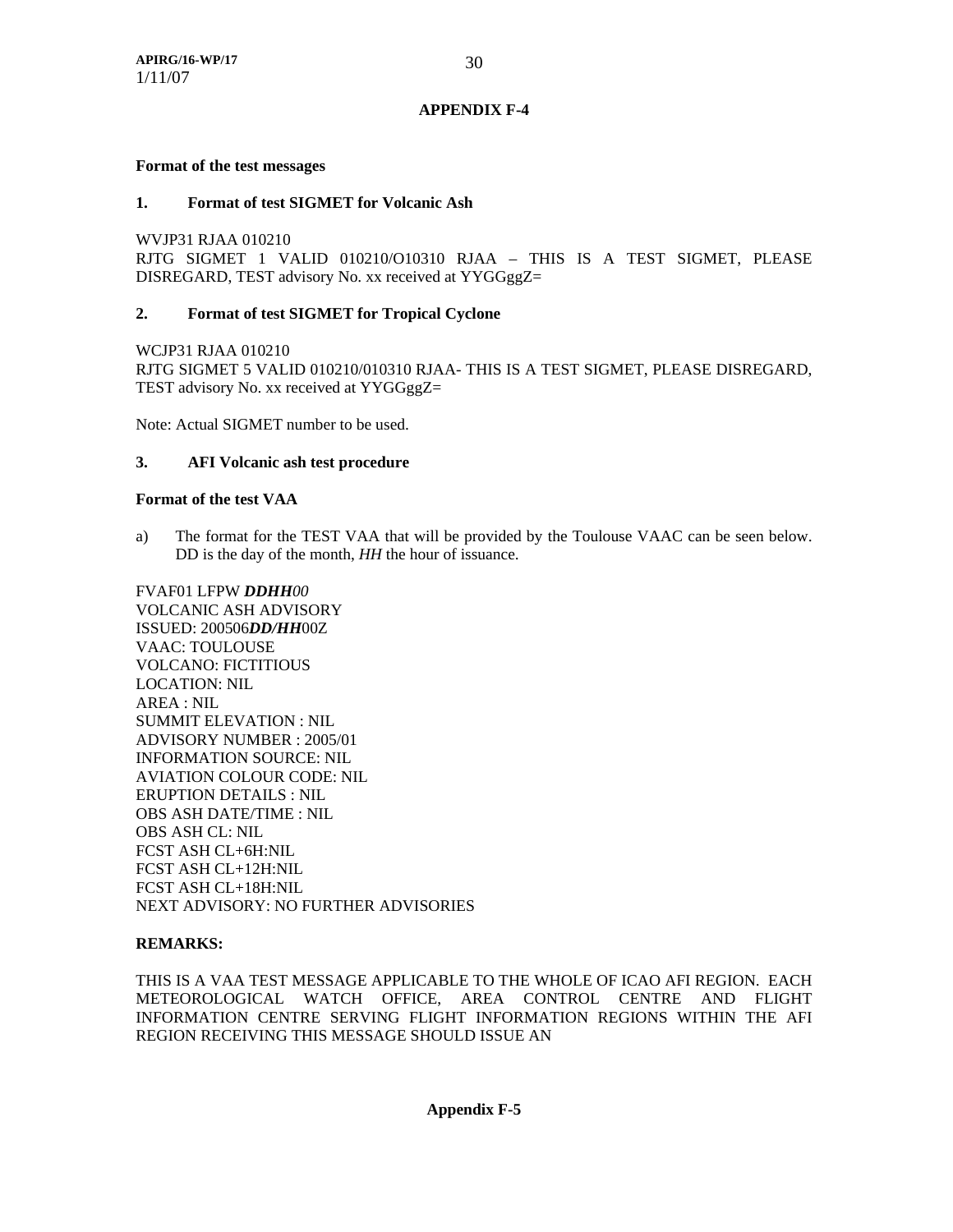- b) Format of the administrative message to acknowledge the reception
- i) The meteorological watch offices, area control centres and flight information centres serving flight information regions that will receive the VAA will issue an administrative message to acknowledge the reception of the VAA. The format of this message is provided below. *DD* is the day of the month.
- ii) The message described below has to be sent by AFTN to the IROG Toulouse Address by usisng its AFTN address LFZZMAFI.
- iii) *aftn\_address*, in the first line after the WMO heading, should be replaced by the AFTN address of the recipient.
- iv) *description*, in the first line after the WMO heading, should be replaced by the name of the organization which has received the VAA.
- *v*) *HHMMmm* is the reception hour of the VAA bulletin, if the VAA has been received.

NOAF33 LFPW DD1300 From: *aftn\_address, description* To: LFZZMAFI

ACK RECEPTION TEST VAA FROM VAAC TOULOUSE AT *HHMMmm=*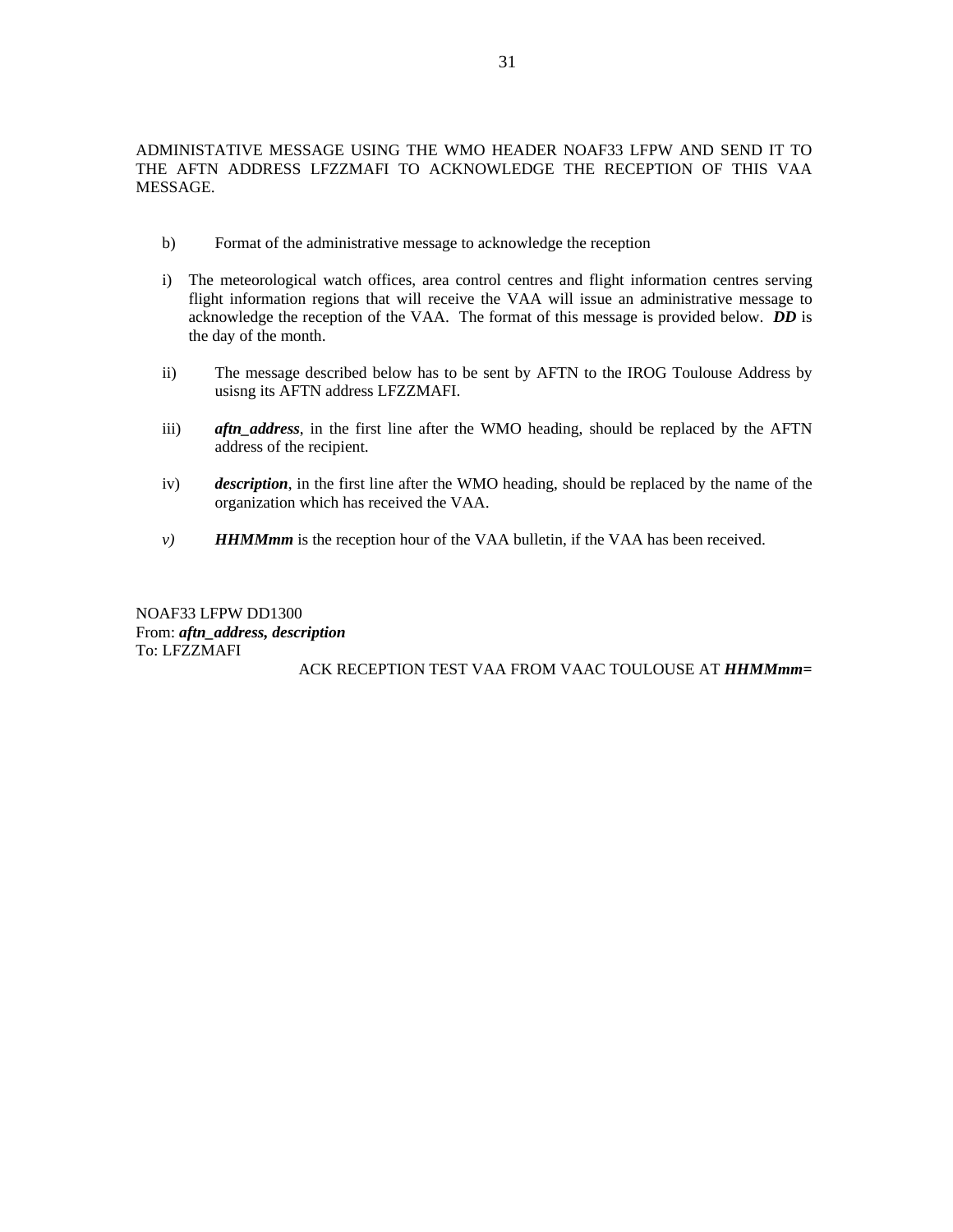## **Appendix F-6**

## **SAMPLE TABLE TO BE USED BY REGIONAL OPMET DATA BANKS (RODBS) FOR ANALYSIS OF RESULTS**

## **i). AFI SIGMET TEST Summary (Reception time at RODBs)**

|              | Name of RODB        |                              | Dakar and Pretoria                                                        |                            |                   |                            |
|--------------|---------------------|------------------------------|---------------------------------------------------------------------------|----------------------------|-------------------|----------------------------|
| Date of test |                     |                              | YYGGgg<br>$\mathbf{r}$ . The set of $\mathbf{r}$ is a set of $\mathbf{r}$ |                            |                   |                            |
| ii)          | VAA.                | <b>Header</b>                |                                                                           |                            |                   | <b>Received time (UTC)</b> |
|              | TTAAii CCCC         |                              | YYGGgg                                                                    |                            | Dakar             | Pretoria                   |
| iii)         | TCA                 | Header<br>TTAAii CCCC YYGGgg |                                                                           |                            | Dakar or Pretoria | <b>Received time (UTC)</b> |
|              | <b>SIGMETHeader</b> |                              |                                                                           | <b>Received time (UTC)</b> |                   |                            |

TTAA ii CCCC YYGGgg Dakar or Pretori**a**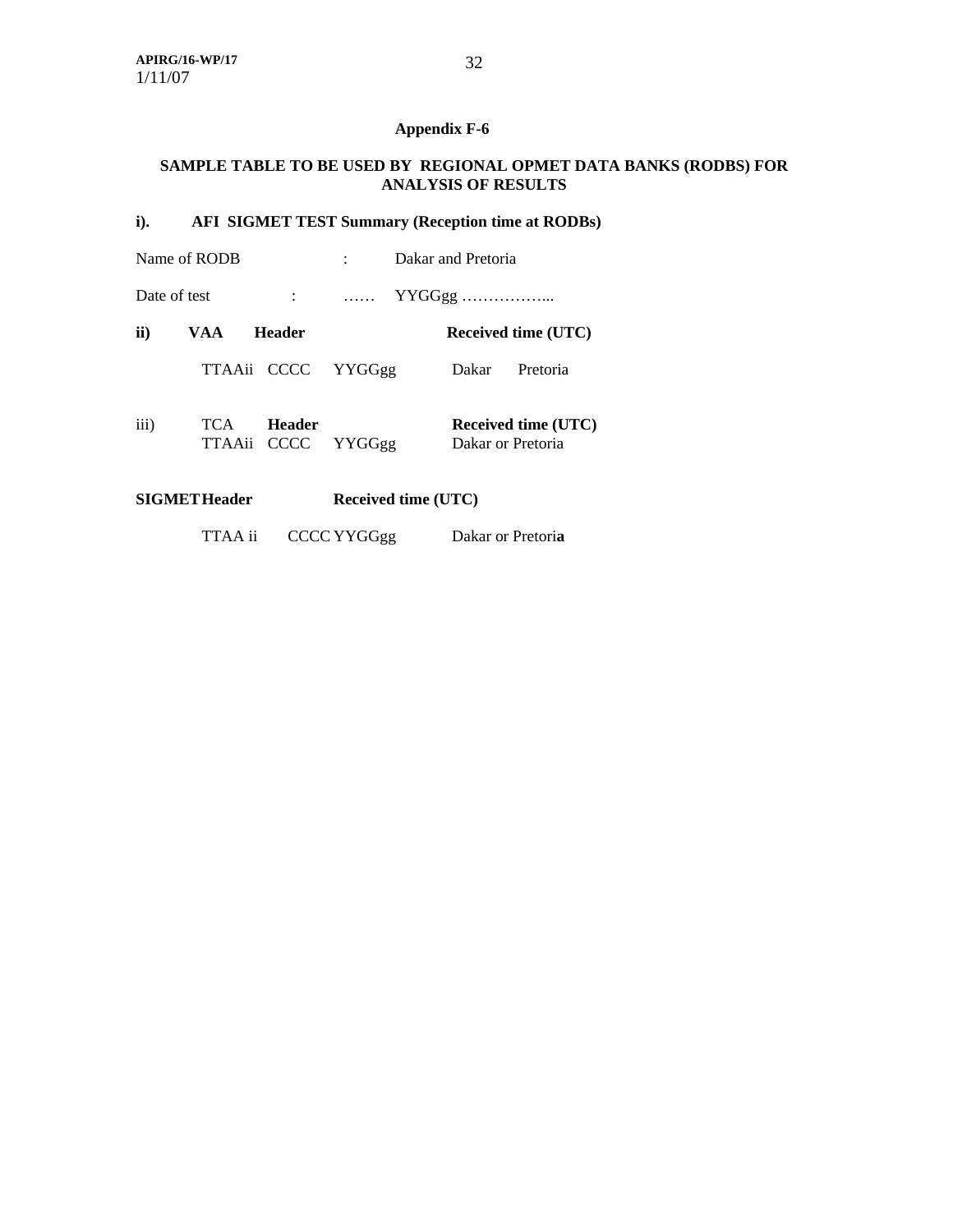## **Appendix G-1**

## **DRAFT REGIONAL PROVISIONS IN THE ANP/FASID BASIC ANP**

# **World area forecast system (WAFS)**

(FASID Tables MET 5, MET 6 and MET 7)

1 FASID Table MET 5 sets out requirements for WAFS forecasts to be provided by WAFC [WAFSOPSG Conclusion 1/2]

2. FASID Table MET 6 sets out the responsibilities of WAFCs London and Washington for the production of WAFS forecasts. For back-up purposes, each WAFC should have the capability to produce WAFS forecasts for all the required areas of coverage. [WAFSOPSG Conclusion 1/2]

3. WAFS products should be disseminated by WAFC [London, Washington] using the [satellite distribution system for information relating to air navigation (SADIS), international satellite communications system (ISCS1, ISCS2)] covering the reception area shown in FASID Chart CNS [4]. [WAFSOPSG Conclusion 2/2]

4. Each State should make the necessary arrangements to receive and make full operational use of WAFS products disseminated by WAFC [satellite broadcast in the [location of the operational VSATs. [WAFSOPSG Conclusion 1/2]. WAFSOPSG/3-WP/3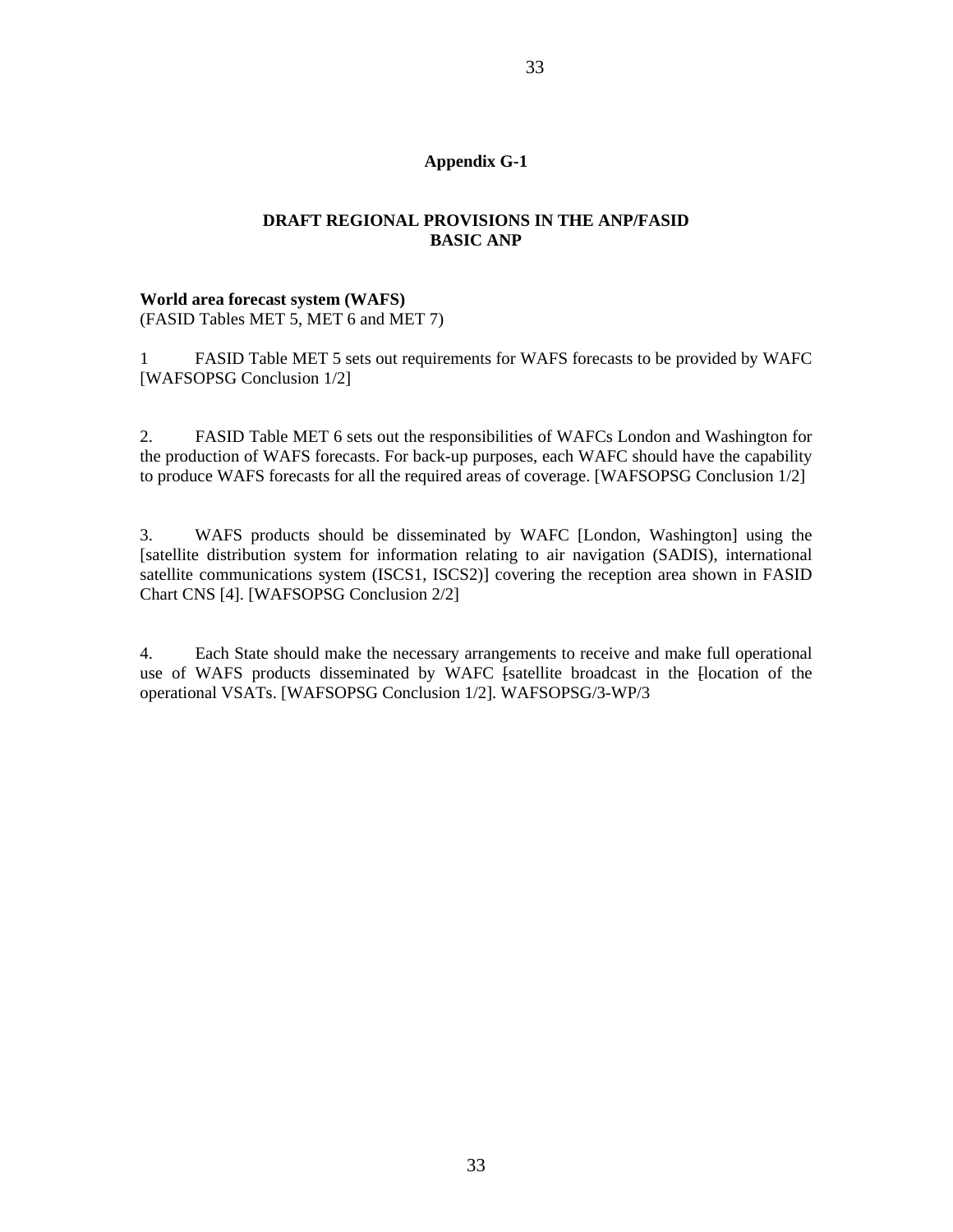## **FASID**

## **World area forecast system (WAFS)**  (FASID Tables MET 5, MET 6 and MET 7

1. FASID Table MET 5 sets out the Region [st ] requirements for WAFS forecasts, to be provided by WAFC

2. FASID Table MET 6 sets out the responsibilities of WAFCs London and Washington for the production of WAFS forecasts.

3. FASID Table MET 7 lists the authorized users of the SADIS satellite broadcast in the AFI Region and location of the operational VSATs. The table is included in the FASID for information purposes and kept up-to-date by the Regional Offices concerned.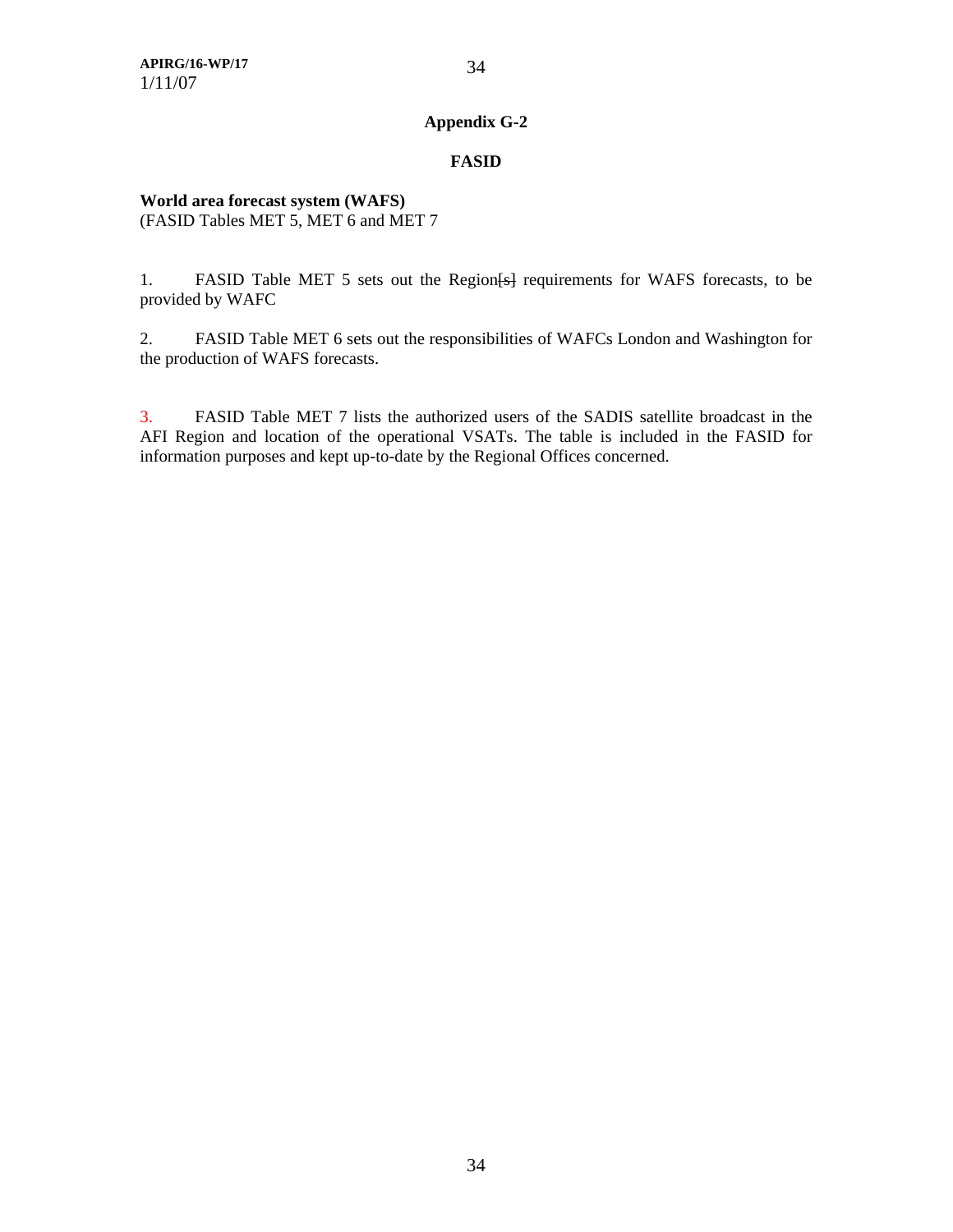## **Appendix H-1**

## **Terms of Reference of the Meteorology Sub-Group (MET/SG)**

## **1. Terms of Reference**

- a. To keep under review, the adequacy of meteorological facilities and services to meet new technological developments in the air navigation field and make proposals as appropriate for implementation by States to APIRG.
- b. To identify, State by State, those specific deficiencies and shortcomings that constitute major obstacle to the provision of efficient and reliable meteorological facilities and services to meet the requirements of air navigation in the AFI Region and recommend specific measures to eliminate them.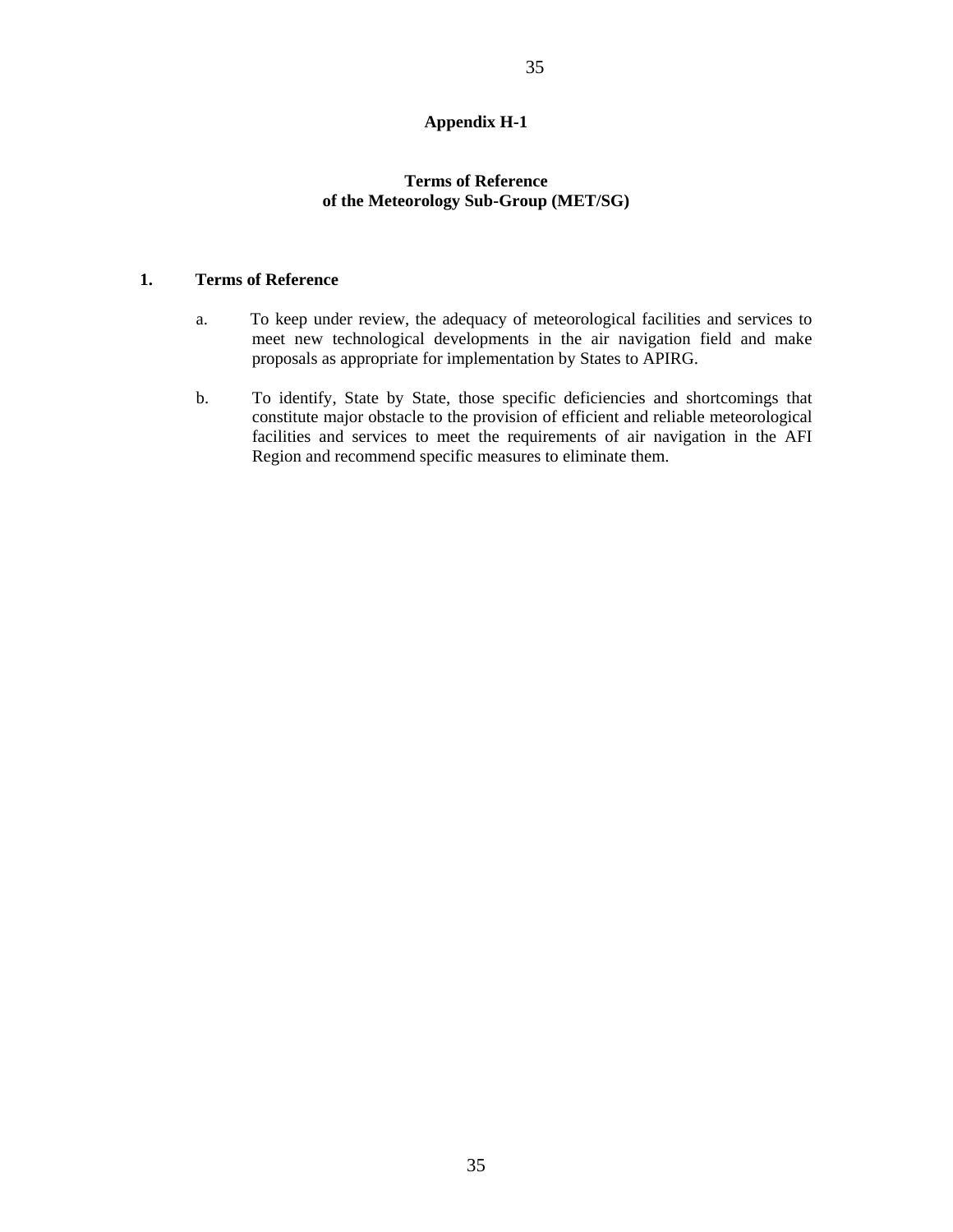## **Appendix H-2**

#### **2.Future Work Programme for 2007 – 2012**

#### **Global Plan Initiatives**

|                | <b>Task</b>                                                                                                                                                                                                                                                                                                               | <b>Source</b>            | <b>Recent Progress</b><br>Next milestone and its deadline                                                                                                            | <b>Final Result (completion)</b>                                                                                                                                     |
|----------------|---------------------------------------------------------------------------------------------------------------------------------------------------------------------------------------------------------------------------------------------------------------------------------------------------------------------------|--------------------------|----------------------------------------------------------------------------------------------------------------------------------------------------------------------|----------------------------------------------------------------------------------------------------------------------------------------------------------------------|
|                | Establish and Maintain detailed lists, State by State of the specific<br>deficiencies of facilities for the provision of atmospheric<br>measurements pertaining to surface wind, pressure, visibility/runway<br>visual range, cloud base, temperature and dew point temperature<br>considered critical for flight safety. | APIRG/13<br>Con. 13/96   | State by state MET<br>$\bullet$<br>deficiencies have been<br>established and included<br>in APIRG/15 Report<br>Surveys are in progress to<br>update the deficiencies | Deficiencies on MET<br>parameters measurements<br>established and compiled                                                                                           |
|                | Monitor the exchange of OPMET information through the AMBEX<br>scheme in the AFI Region and between the AFI and ASIA/PACIFIC<br>and EUR Regions                                                                                                                                                                           | APIRG/8<br>Con. 8/43 c)  | Continuing task<br>$\bullet$<br>Next monitoring April<br>2008                                                                                                        | <b>Exchange of OPMET</b><br>information through AMBEX<br>and SADIS, improved                                                                                         |
| 3              | Plan for the introduction of efficient inter-regional OPMET exchanges<br>in coordination with the COM Sub-group as required<br>Note: See MET/SG/8 Decision 8/16 establishing AFI Management<br>Task Force to be engaged in this activity.                                                                                 | AFI/7                    | The AFI OPMET/M Task force<br>has been established to undertake<br>this task                                                                                         | Efficient inter-regional OPMET<br>exchanges                                                                                                                          |
| $\overline{4}$ | Monitor the degree of implementation of very small aperture terminals<br>(VSATs) for the reception of WAFS products                                                                                                                                                                                                       | AFI/7<br>Rec.<br>14/12   | A large number of AFI<br>$\bullet$<br>States have implemented<br><b>SADIS 1G VSATs</b><br>Implementation of<br>$\bullet$<br>SADIS 2G and SADIS<br>FTP is in progress | Information<br>the<br>on<br>implementation<br>of<br><b>SADIS</b><br>VSAT and FTP established and<br>compiled                                                         |
| 5              | Monitor the quality of WAFS high and low level significant weather<br>charts in the AFI Region, provide feed back to WAFC, London as<br>appropriate                                                                                                                                                                       | APIRG/12<br>Con. 12/34   | Task completed at the<br>$\bullet$<br>end of the migration plan<br>toward the deletion of<br>RAFCs (2002).                                                           | Improvement of the quality of<br>WAFS high and medium level<br>significant weather charts in the<br><b>AFI</b> Region                                                |
| 6              | Monitor the implementation of regional procedures for the issuance of<br>volcanic ash and tropical cyclone advisories and SIGMETs.                                                                                                                                                                                        | AFI/7<br>$7/3$ and $7/4$ | Rec. $\bullet$ Continuing task<br>• Survey is in progress                                                                                                            | of<br>Improvement<br>the<br>implementation<br>of<br>regional<br>procedures for the issuance of<br>volcanic<br>ash<br>and<br>tropical<br>advisories<br>cyclone<br>and |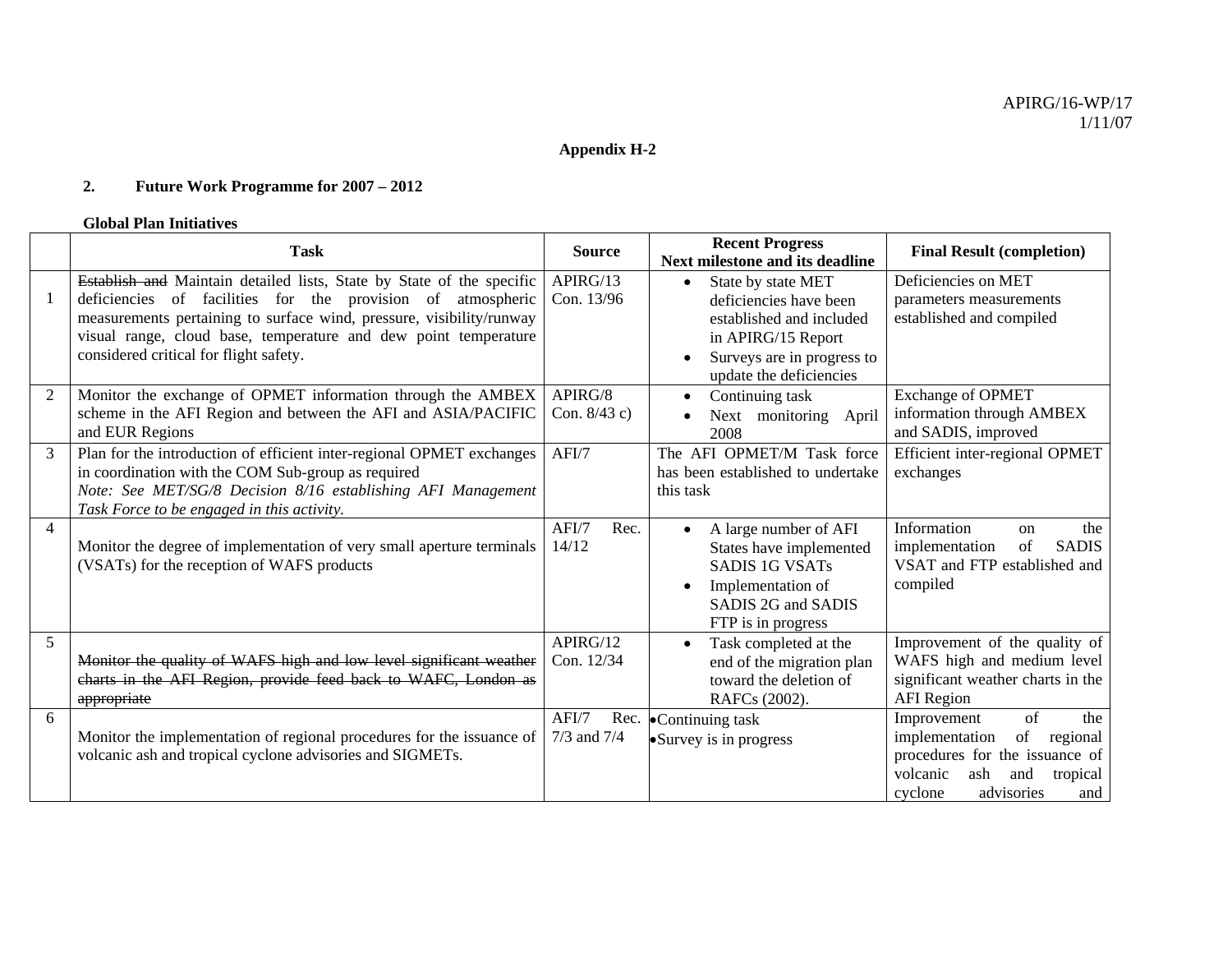|    | <b>Task</b>                                                                                                                                                                                                                                                                                                                                                                                                                                                              | <b>Source</b>          | <b>Recent Progress</b><br>Next milestone and its deadline                                                       | <b>Final Result (completion)</b>                                                                                                                                                    |  |
|----|--------------------------------------------------------------------------------------------------------------------------------------------------------------------------------------------------------------------------------------------------------------------------------------------------------------------------------------------------------------------------------------------------------------------------------------------------------------------------|------------------------|-----------------------------------------------------------------------------------------------------------------|-------------------------------------------------------------------------------------------------------------------------------------------------------------------------------------|--|
|    |                                                                                                                                                                                                                                                                                                                                                                                                                                                                          |                        |                                                                                                                 | SIGMET.                                                                                                                                                                             |  |
|    | Review on a continuing basis the contents of Tables MET 1A and 1B<br>and Tables MET 2A and MET 2B to ensure their validity in light of<br>operational requirements and develop proposals to update them if<br>necessary.<br>See MET/SG/8 Conclusions 8/17 and 8/18                                                                                                                                                                                                       | AFI/7                  | •FASID Table MET 1A has been<br>updated and will be maintained<br><b>•FASID Table MET 2B will be</b><br>deleted | of<br><b>OPMET</b><br>Improvement<br>exchange                                                                                                                                       |  |
| 8  | Review the meteorological procedures in the introductory text to Part<br>VI B Meteorology of the Basic AFI Regional Plan/FASID, as well as<br>Meteorological related issues in other sections of the Plan and relevant<br>regional supplementary Meteorology procedures (SUPPs) in the Doc<br>7030, in the light of procedures employed in other regions and develop<br>amendment proposals as appropriate, coordinating where necessary<br>with other APIRG Sub-Groups. | APIRG/12               | • Amendments<br>made<br>since<br>APIRG/15 in the plan<br>Continuing task                                        | Maintain up to date procedures<br>safety<br>improve<br>and<br>to<br>efficiency of air navigation.                                                                                   |  |
| 9  | Monitor developments in the CNS/ATM Systems with regard to<br>meteorological requirements in the AFI Region and in coordination<br>with AFI ATM Sub-Group.                                                                                                                                                                                                                                                                                                               | APIRG/14<br>Con. 14/43 | •Disolution of the Task Force on<br>CNS/ATM and transferred to<br>ATM Sub-Group                                 | Task transferred to ATM Sub-<br>Group need to keep track on<br>developments<br>and<br>provide<br>inputs as required.                                                                |  |
| 10 | Develop guidelines for the use of GRIB and BUFR codes in the AFI<br>Region.                                                                                                                                                                                                                                                                                                                                                                                              | APIRG/15<br>Con. 15/81 | •Recent task                                                                                                    | guidelines for the use of GRIB<br>and BUFR codes Developed in<br>the AFI Region.                                                                                                    |  |
| 11 | Monitor the implementation in the AFI region of quality management<br>system for the MET field.                                                                                                                                                                                                                                                                                                                                                                          | APIRG/14<br>Con. 14/40 | •Recent task<br>• Two seminars in Dakar (French)<br>and Nairobi (English)                                       | AFI region quality management<br>system for the MET field is<br>implemented                                                                                                         |  |
| 12 | Monitor training and qualification of aeronautical MET personnel                                                                                                                                                                                                                                                                                                                                                                                                         | APIRG/15<br>Dec. 15/94 | •Recent task<br>• Survey in progress                                                                            | Improvement of the<br>qualifications of aeronautical<br>MET personnel and information<br>on training and qualification of<br>aeronautical MET personnel<br>established and compiled |  |
| 12 | Information related to the type of the VSAT station to be included in<br>the FASID Table MET 7 of the AFI plan and maintained.                                                                                                                                                                                                                                                                                                                                           | MET/SG/8<br>Dec. 8/3   | •Inclusion to be completed before<br><b>July 2008</b><br>•Continuing maintenance                                | FASID Table MET 7<br>completed and maintained                                                                                                                                       |  |